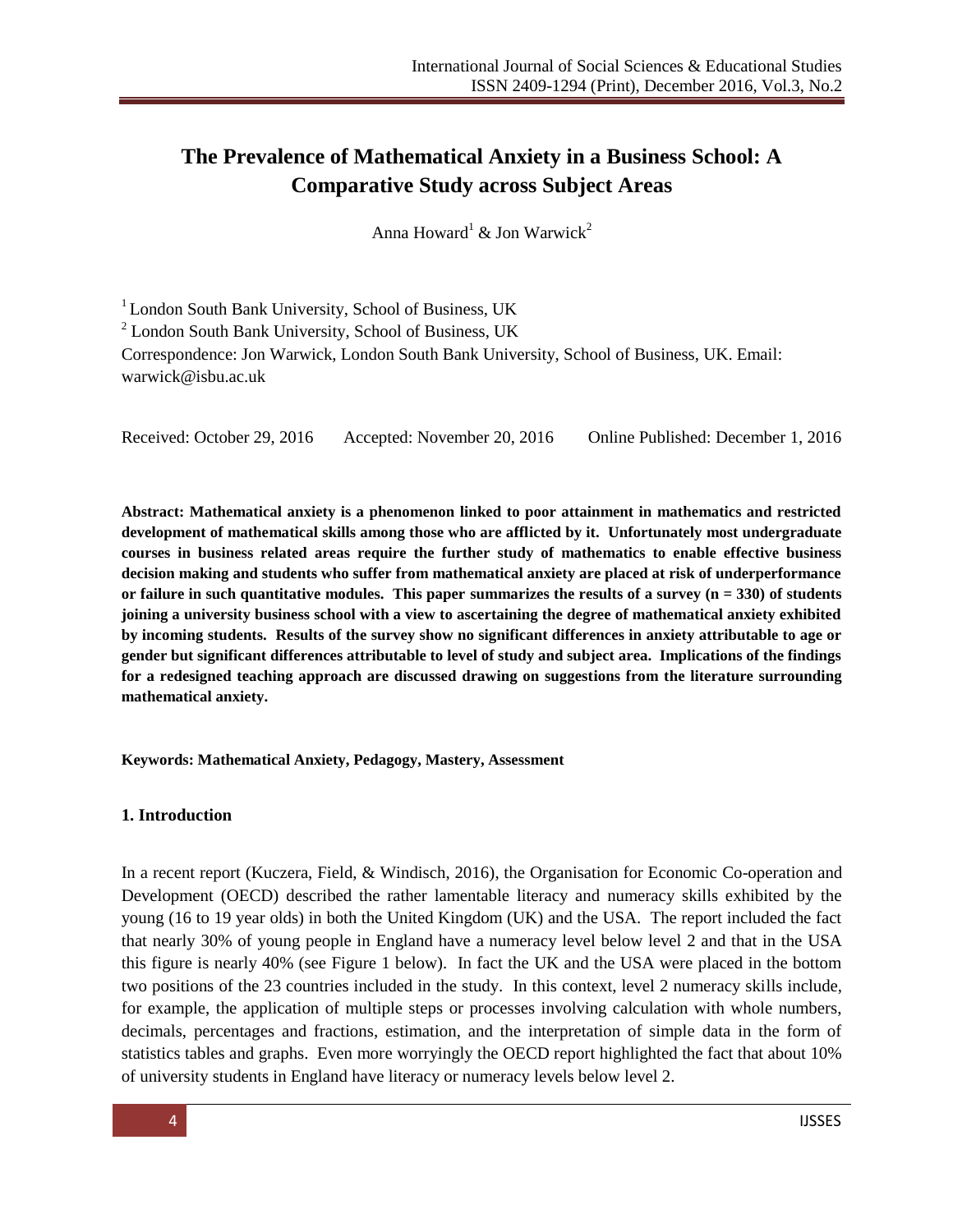While the report recognises that much needs to be done to increase numeracy skills at school level the focus of this paper is on UK higher education. In this context the reports notes that, rather than simply denying such students university entrance (which is viewed as discriminatory since numeracy weaknesses are often linked to parental background) universities should do more to improve numeracy skills at the intermediate level.

Unfortunately, the issues highlighted in this report are not new and there has, for a number of years, been recognition that there is a 'mathematics problem' within the UK (Smith, 2004; Warwick, 2009). This mathematics problem is evidenced by the lack of basic mathematical skills exhibited by students on entering university and a general perception among young people that mathematics is boring and irrelevant (Smith, 2004). The problem seems to be particularly acute among those students who have to take mathematical subjects in support of their main topic of study – for example nursing students learning how to undertake crucial drug calculations (McMullan, Jones, & Lea, 2012), psychology students learning how to analyse empirical research findings (Nunez-Pena, Suarez-Pellicioni, & Bono, 2013) or business students learning to underpin their decision making processes with quantitative analysis of relevant data (Clark & Schwartz, 1989, Fullerton & Umphrey, 2002). It is usually the case that in non-STEM subjects (STEM refers to Science, Technology, Engineering, Mathematics), mathematics rarely appears on a student's timetable labelled as mathematics, but instead appears in a variety of modules as an underpinning (and often assumed) skill required for structuring and interpreting information within the context of the student's degree subject specialism. In this way, the presence of mathematics within the curriculum can sometimes be an unpleasant surprise to students.

Recognising the poor level of quantitative skills exhibited by many new students, researchers have explored a number of ways in which university students can be supported as they tackle the mathematical elements of their course either through exploring pedagogical approaches (Kay & Kletskin, 2012) or through centralised mathematics support centres (Pell & Croft, 2008; Mac an Bhaird, Morgan, & O'Shea, 2009). In addition to this, many institutions undertake diagnostic testing of their undergraduate students on entry in order to try and identify those students at risk of failing in mathematics and, therefore, those that will require additional support. While this may identify gaps in a student's mathematical knowledge, it does nothing to address some of the underlying causes of poor engagement with, and hence performance in, mathematics.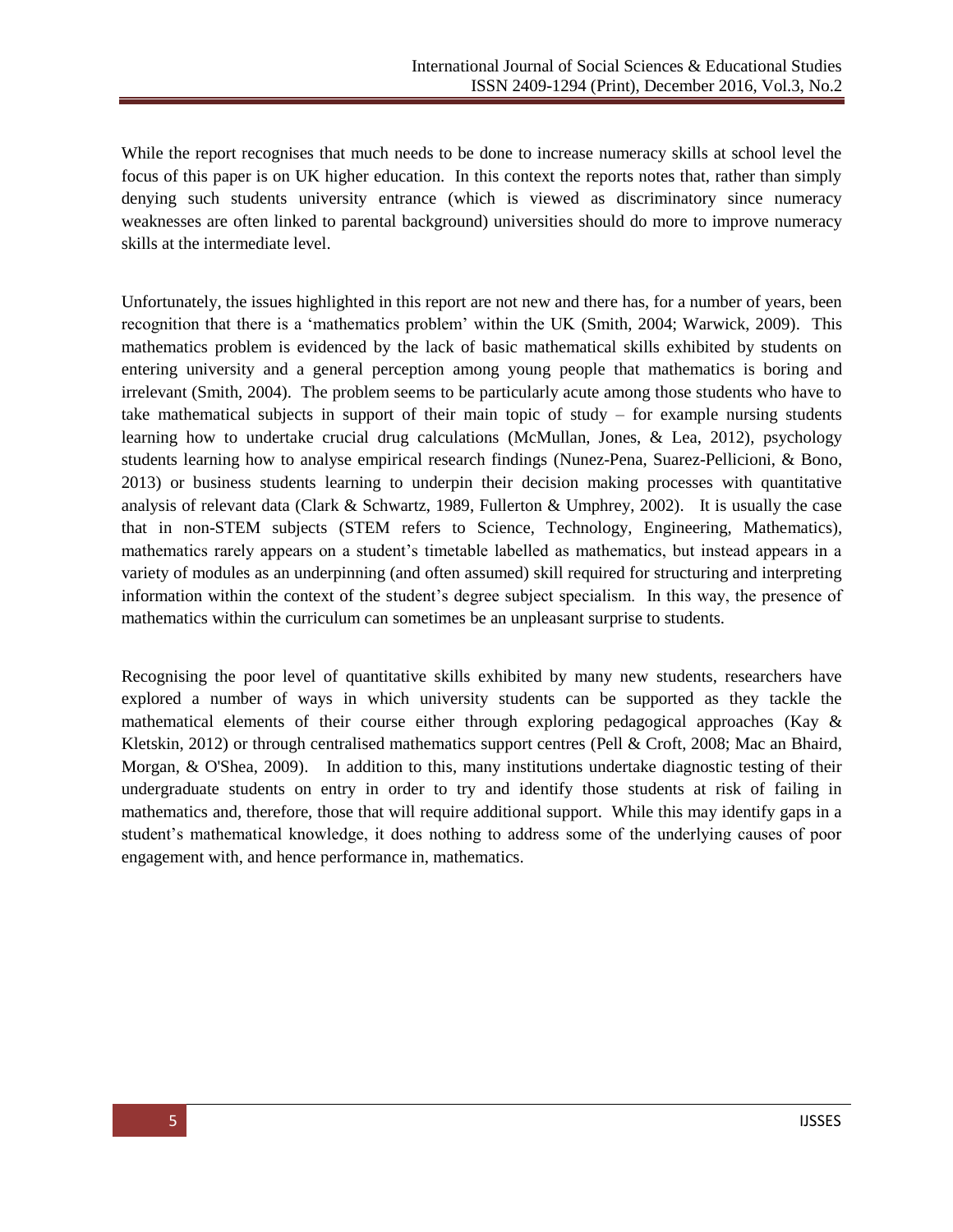



#### 2016)

One factor that is known to cause disengagement with mathematics and inhibit mathematical performance is mathematical anxiety. Research has shown mathematical anxiety to be quite widespread among students at all stages of formal education and while its derogatory effects on mathematical skills development has been well documented (Carey, Hill, Devine, & Szucs, 2016; Eden, Heine, & Jacobs, 2013) it is rarely addressed within learning and teaching strategies in UK higher education institutions. In particular there seems to be little formal exploration of mathematical anxiety issues among new university students as they embark on their undergraduate studies so that it becomes difficult for lecturers to identify common starting points for mathematical topics (Metje, Frank, & Croft, 2007) and adopt teaching pedagogies that support skills development among the maths anxious students.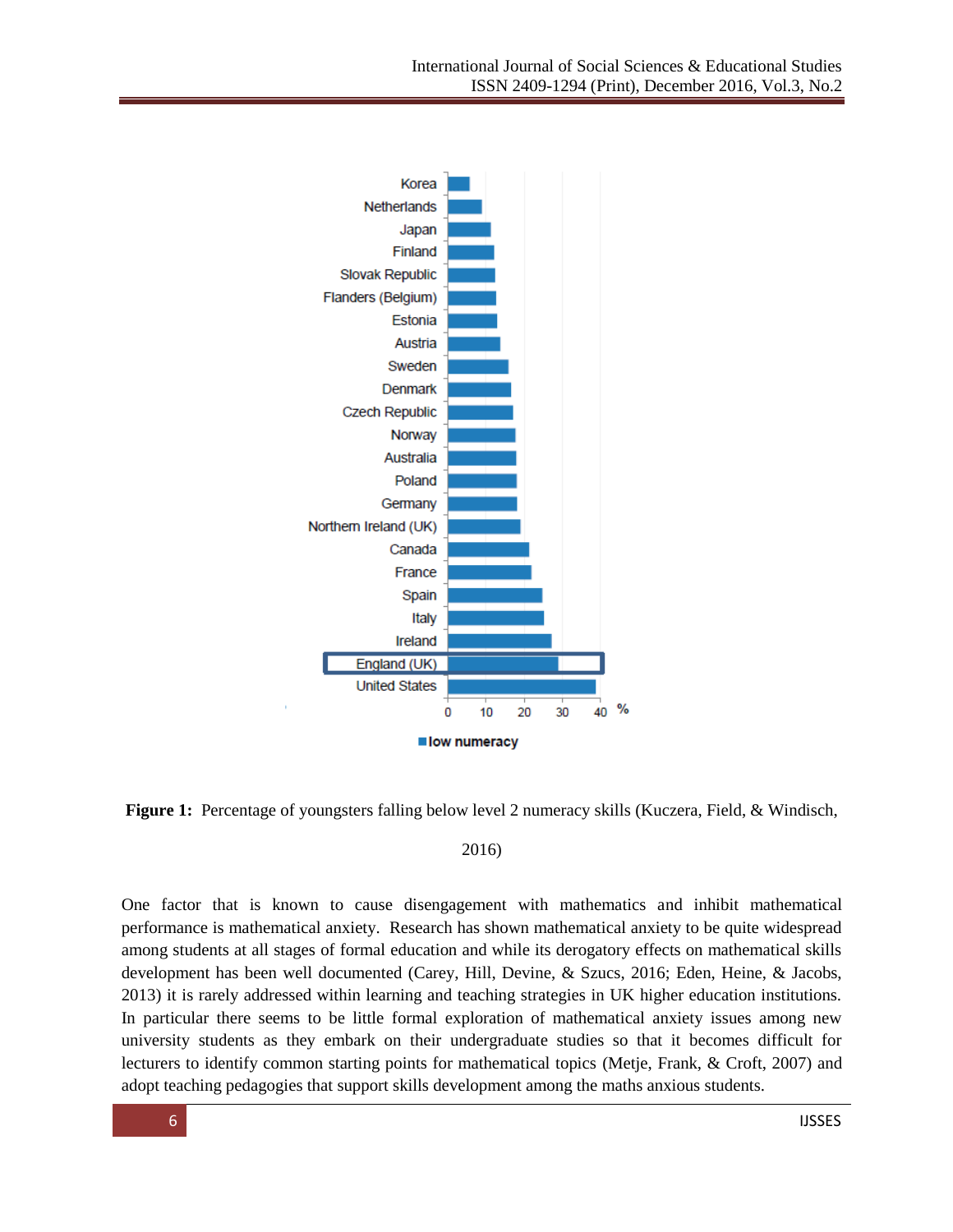This paper reports the findings of an empirical study of first year students studying in the School of Business at a UK university.

#### **2. The Importance of Quantitative Skills**

Does it really matter how our students feel about studying mathematics? Of course as educators we would like our students to enjoy their studies and to give their tutors positive feedback scores but for the students themselves there are important reasons why positive engagement with mathematics is necessary.

In the short term, mathematical anxiety is linked to achievement in mathematics (Ma, 1999), performance across modules supported by mathematics, and hence to degree classification. These results influence entrance into employment and choices of career (Ashcraft, 2002) so there is an immediate advantage to be gained by students who can overcome their phobia of mathematics.

In the longer term however educators need to recognise that the requirements of employers are constantly evolving so we should not just be teaching technical skills or making good perceived gaps in knowledge. The Education and Training Foundation summarise the situation well (Foundation, 2015) when they state that:

―Employers are less interested in what they consider to be academic mathematics (e.g. algebra, calculus, etc.), but instead want applied and practical skills including approximation, mental arithmetic, capability with visual data, a solid grasp of units of measurement, the ability to check their own calculations and simple problem solving." (p. 9).

So for our non-specialist students the focus should now be on the development of these more generic mathematical skills and the ability to handle and manipulate data whatever the subject context rather than the more technical skills and theoretical development. Of course, theory and technique still have a place and in some subject areas these remain highly important (for example in drug dosage calculations) but we cannot afford to neglect the development of all our students as well-rounded in quantitative skills. It is, after all, part of the process of becoming an independent learner capable of responding to the changing nature of the work environment.

Hand-in-hand with the development of practical mathematical skills should be the development of mathematical confidence. Indeed a student's practical mathematical skills are of little value without the confidence to apply them in a variety of settings. As Higgins (2011) states:

"In a world that is becoming increasingly reliant on Science, Technology, Engineering and Mathematical skills, we need to ensure young people are not only equipped with the requisite skills to function competently in the worlds of employment and higher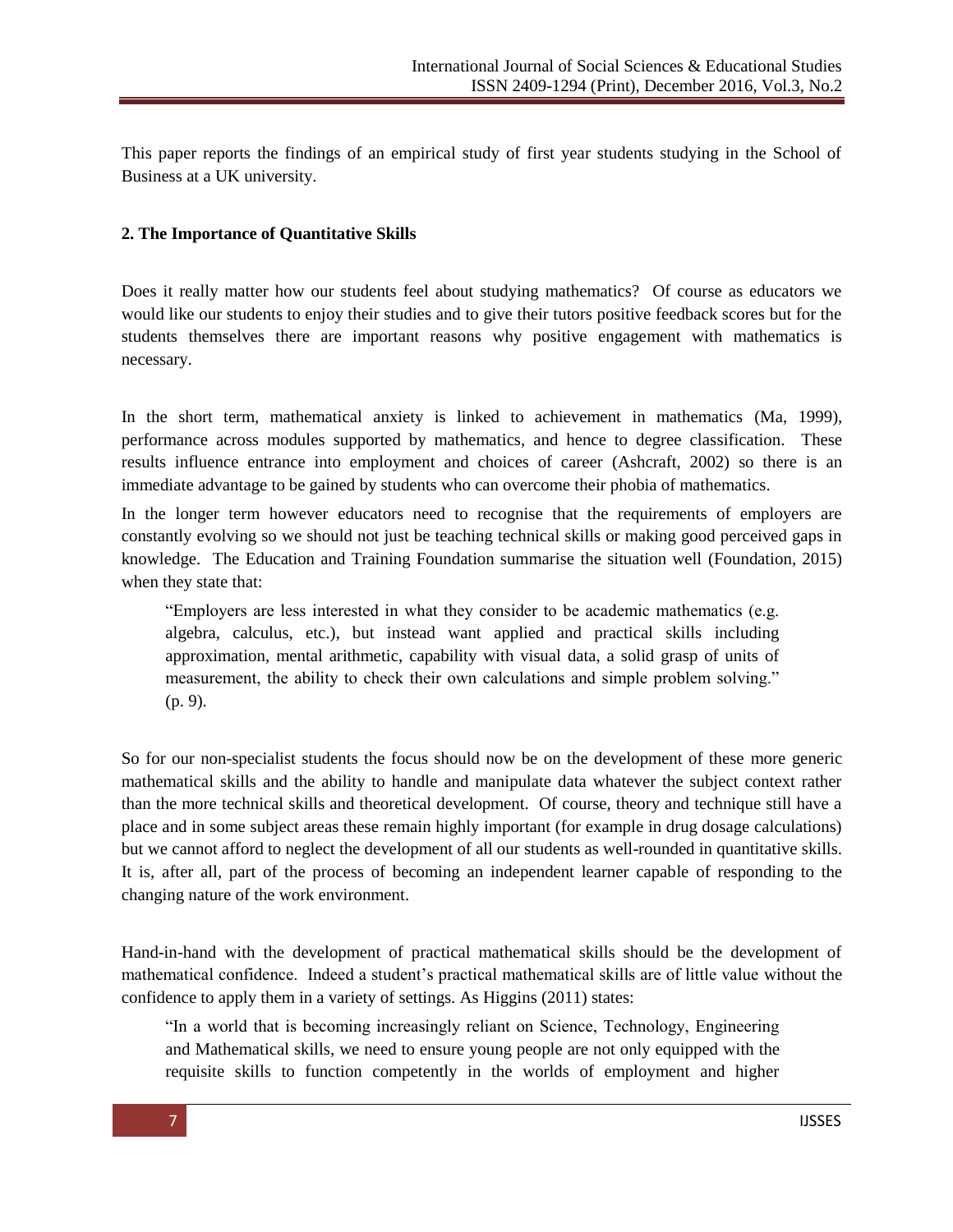education, but also that they are confident with their own mathematical knowledge and ability."  $(p. 1)$ .

This is where we begin to see difficulties arising with some of our students. While some students enter university with excellent mathematical skills appropriate to their course of study and are ready to engage with further study, there is a significant number who do not. For these students mathematics is something to be avoided because, for a variety of reasons, they have very negative attitudes towards mathematics. These negative attitudes can lead to a strategy of avoidance, of poor engagement with further mathematics training and hence to poor assessment and feedback results generating a vicious circle of underachievement (Warwick & Howard, 2014). To produce work-ready graduates with the requisite mathematical practical skills and confidence requires that we find ways to address these negative attitudes. To fail to do so would mean, as some have argued, that for these students a lack of mathematical competence means an inability to function fully at work.

#### **3. The Causes of Mathematical Anxiety**

There has been a wealth of research that confirms the negative correlation between mathematical anxiety and the development of mathematical skills and performance in mathematical assessments (Ma, 1999; Eden, Heine, & Jacobs, 2013; Wahid, Yusof, & Razak, 2014). The greater the level of anxiety felt by the individual then the poorer are the results of mathematical assessments with consequent impact on engagement and further skills development. Despite the well documented effects of mathematical anxiety, its causes are still an under researched topic. There are three main schools of thought (Carey, Hill, Devine, & Szucs, 2016). First is the deficit theory which proposes that it is poor performance in mathematical tasks and assessments that generates anxiety when future tasks are approached; second is the debilitating anxiety model which suggests that anxiety experienced by the individual impacts on cognitive function in some way so as to impair performance on mathematical tasks; and third (the reciprocal theory) is a hybrid theory that combines the first two theories into a feedback process (or vicious circle) with anxiety impairing performance which increases anxiety which further impairs performance. This feedback process has been suggested by a number of researchers (Jansen, et al., 2013; Warwick & Howard, 2014; Wu, Barth, Amin, Malcarne, & Menon, 2012). Which of these models is correct is not yet known although it seems that "... complex models involving feedback loops between multiple factors, including mathematical anxiety and maths performance, are likely to provide the best explanations of the relationship between mathematical anxiety and maths performance." (Carey, Hill, Devine, & Szucs, 2016, p. 4). If this feedback process can be confirmed as a core element of the link between anxiety and performance then it offers opportunities for the reduction of mathematical anxiety through interventions designed to turn the vicious circle into a virtuous circle since feedback can be positively reinforcing as well as negatively debilitating.

What does seem clear though is that mathematical anxiety is present in our students at the time of entry to university having developed during the process of formal schooling from the earliest ages onwards (Eden, Heine, & Jacobs, 2013). However the link between mathematical anxiety and mathematical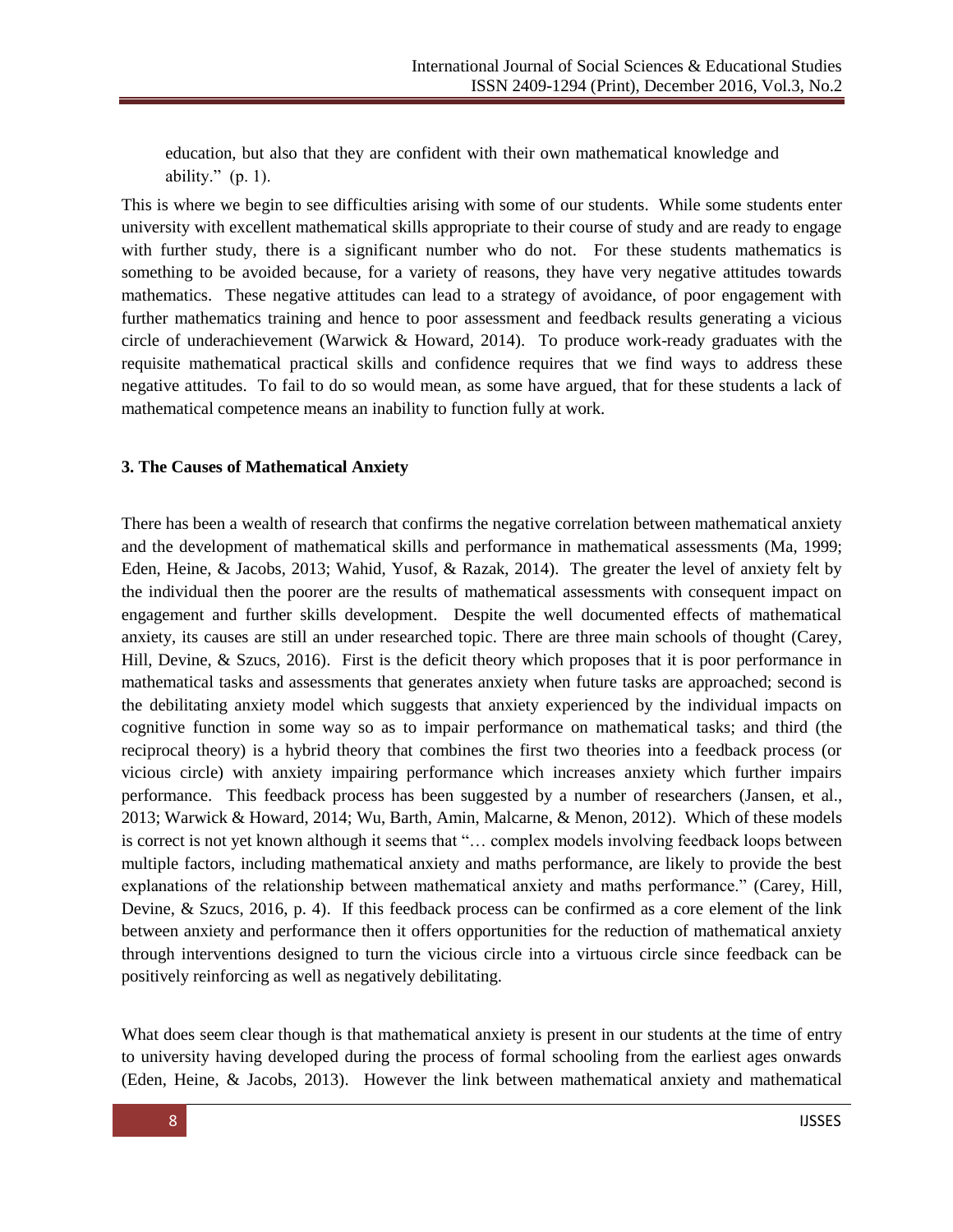performance is described, there are other factors that have been recognised as influential. These have been broadly partitioned into three groups: environmental variables, cognitive variables and personality variables (Devine, Fawcett, Szucs, & Dowker, 2012). Environmental variables try to capture the influence of parents, teachers and educational experiences, cognitive variables refer to intellectual capabilities and personality variables reflect the individual's self-efficacy beliefs, test and other anxieties. With a very diverse student intake within the School of Business consisting of students from a variety of ethnic, social and educational backgrounds, it was necessary to explore the extent of the mathematical anxiety problem on the School's major degree programmes and considers what could be set in place to reduce mathematical anxiety, enhance student performance and thereby improve student retention on courses. Thus the research reported in this paper was designed in order to answer the following research questions:

- a) What is the extent of mathematical anxiety among new students taking courses in the School of Business which involve the study of quantitative subjects?
- b) Is there any statistically significant effect on mathematical anxiety attributable to age, gender, subject area of study or level of study?
- c) Are there any specific and identifiable differences in responses where a significant difference in total anxiety was found between student groupings?
- d) What are the implications of the results in relation to mathematics teaching approaches for these students?

#### **4. Methodological Approach**

Students from a UK university School of Business were surveyed to assess their levels of mathematical anxiety. The School in question runs a variety of undergraduate programmes with students studying either a full three-year honours degree (BSc or BA with study at levels 4, 5 and 6) or a sub-degree qualification (Higher National Diploma or Foundation Degree) consisting of study at level 4 and 5 only. Three large programmes from the school were selected for this study these being Business Studies (BA and HND), Accounting and Finance (BA and FdA) and Informatics (BSc and HND). All students joining these courses at level 4 were asked to complete the RMARS questionnaire (Plake & Parker, 1982) at the start of their first year studies. The RMARS questionnaire consists of a set of 24 statements and respondents are asked to rate themselves on a five-point Likert scale ranging from 'not at all anxious' to ‗extremely anxious' for each of the 24 situations described in the statements. The situations range from describing passive learning activities (such as 'listening to a lecturer explain a mathematics problem') to active assessment processes.

In addition, each respondent was asked to give their gender and age. The survey resulted in a total sample of 330 students across the six courses of study and allowed research questions a) and b) above to be assessed. Statistical tests used in relation to question b) were non-parametric in nature since standard parametric tests were considered to be inappropriate in application to Likert scale data which many consider to be ordinal in nature.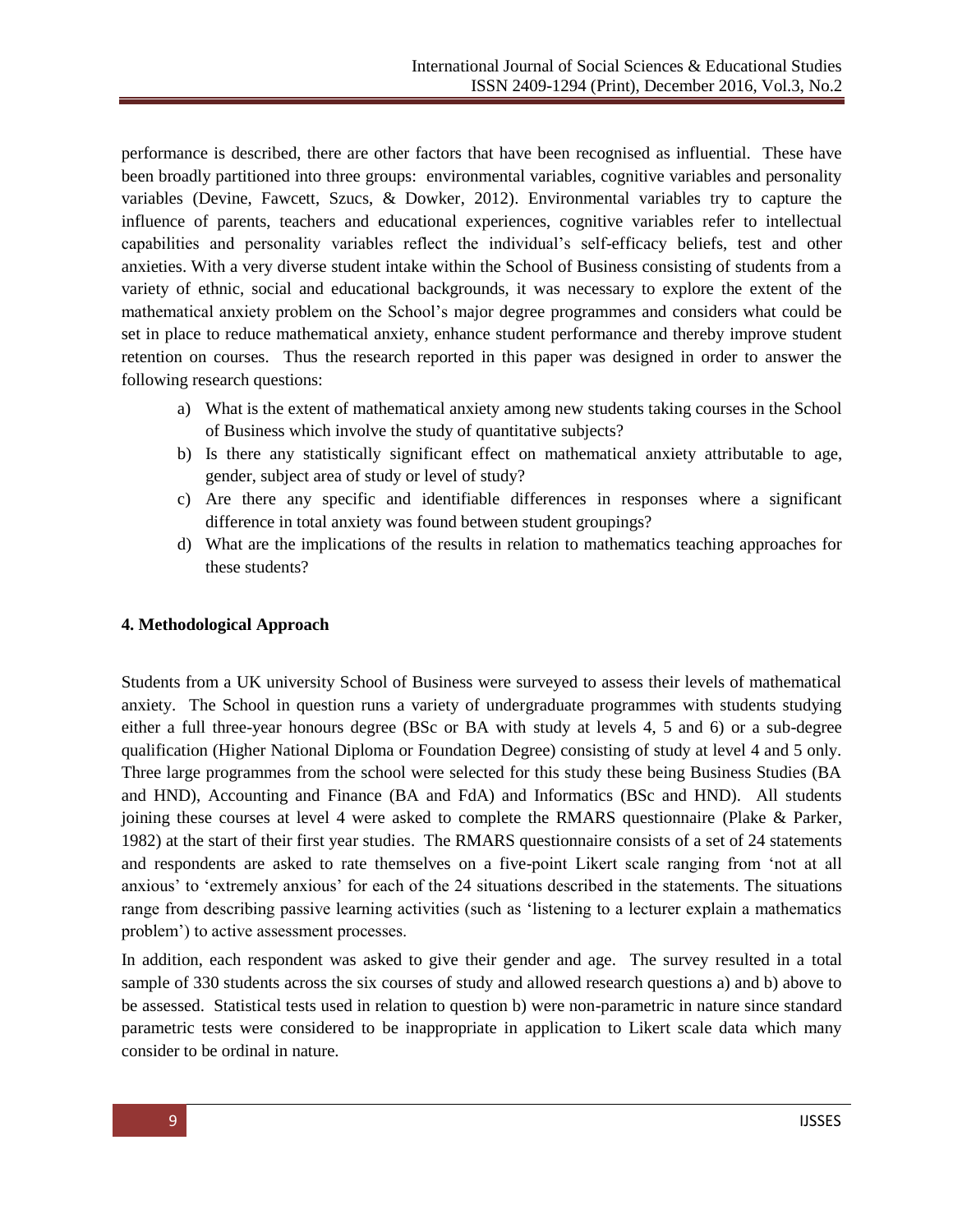In order to examine question c), we applied Exploratory Factor Analysis (EFA). Exploratory Factor Analysis is a statistical method designed to determine whether there is any underlying structure that connects a number of observed variables. The intention is to try and identify a smaller set of (preferably) uncorrelated constructs or factors from within the larger set of observed variables many of which might be correlated with each other. The factors can be thought of as representing an unobserved structure among the observed variables that gives the researcher an opportunity to identify and describe what can be quite complex inter-relationships between the observed variables. Exactly how many such factors are identified is dependent on the data and on the amount of variability within the observed variables that each additional factor is able to explain. There are suggested rules for determining the number of factors (Williams, Brown, & Onsman, 2012) and in this paper we have used the conventional Kaiser criterion which suggests to retain those factors with eigenvalues equal or higher than 1.

Once the factors have been identified then each observed variable is assigned a factor loading and these are weights related to the correlation between each observed variable and the factor. The higher the load the more relevant the observed variable is in defining the factor's dimensionality. Conventionally when describing factors we suppress observed variables that have a factor loading below a certain threshold so that just the most relevant observed variables are identified.

Finally, question d) was answered by examining the literature on the treatment of mathematical anxiety in particular identifying pedagogical approaches that would be sympathetic to the diverse student cohorts that the school typically enrols. All data analysis was undertaken using the Statistical Package for the Social Sciences.

#### **5. Survey Results**

The total anxiety score for each student was calculated by summing the Likert scale responses across all 24 statements in the RMARS questionnaire. This gave each student a score ranging from 24 to 120. The sample of data ( $n = 330$ ) was broken down between courses as shown in Table 1.

| Course                              | Frequency | Percent |
|-------------------------------------|-----------|---------|
| <b>BA Business Studies</b>          | 69        | 20.9    |
| <b>BA</b> Accounting and<br>Finance | 108       | 32.7    |
| <b>HND Business</b>                 | 27        | 8.2     |

**Table 1:** Sample course totals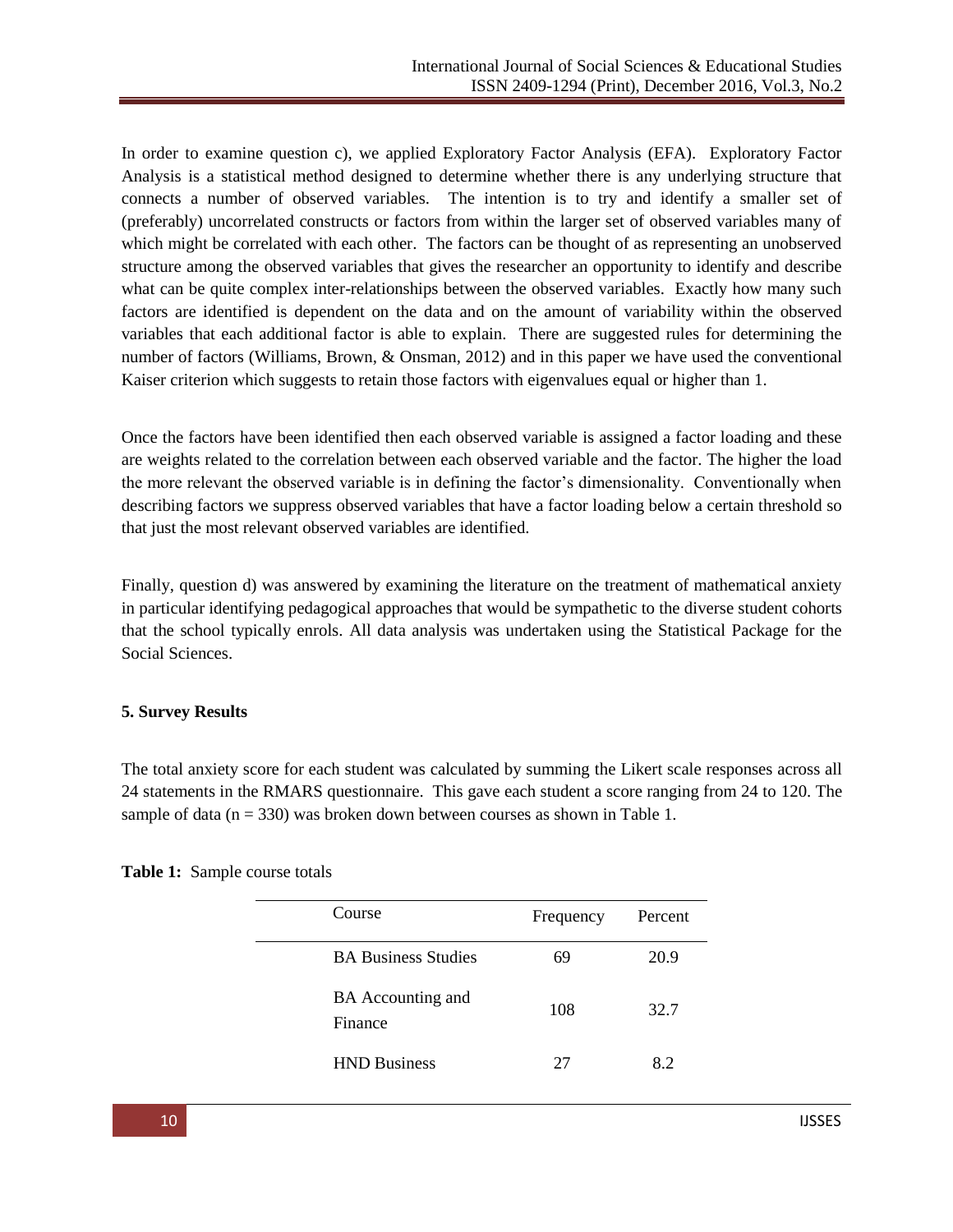|         | <b>FdA</b> Accounting  | 18  | 5.5   |
|---------|------------------------|-----|-------|
|         | <b>HND</b> Informatics | 53  | 16.1  |
|         | <b>BSc</b> Informatics | 54  | 16.4  |
|         | Total                  | 329 | 99.7  |
| Missing | System                 | 1   | 0.3   |
| Total   |                        | 330 | 100.0 |
|         |                        |     |       |

In terms of gender, 54% of the sample was male and 46% female and the distribution of ages across the sample is shown in Table 2.

**Table 2:** Sample age distribution

|       | Age Group   | Frequency | Percent |
|-------|-------------|-----------|---------|
| Valid | 18 or less. | 89        | 27.0    |
|       | $19 - 21$   | 158       | 47.9    |
|       | $22 - 25$   | 40        | 12.1    |
|       | $26 - 30$   | 20        | 6.1     |
|       | $31 - 40$   | 13        | 3.9     |
|       | Over $40$   | 10        | 3.0     |
| Total |             | 330       | 100.0   |

The boxplots of total anxiety scores across the 6 courses is shown in Figure 2 below. The median total anxiety score was 50 and the inter-quartile range was  $38 - 70$  (recall that the range of score possible was 24 – 120). Now, dividing the range of total anxiety scores into 4 classes of equal width, the percentage of the sample falling into each class is shown in Table 3.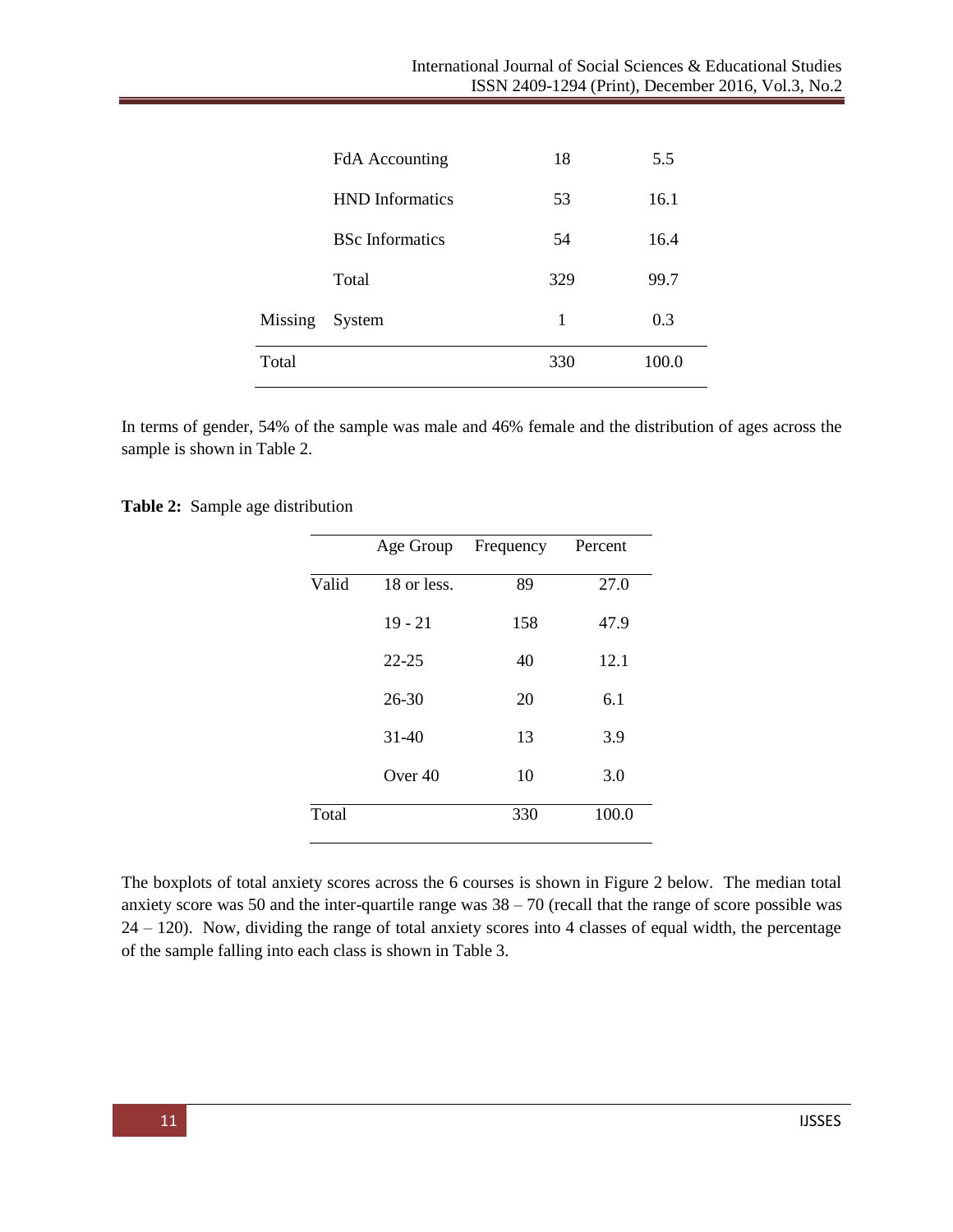

**Figure 2**: Boxplots of total anxiety scores by academic course

|       | <b>Anxiety Level</b>         | Class       | Frequency | Percent |
|-------|------------------------------|-------------|-----------|---------|
| Valid | Low Anxiety                  | $24 - 47.9$ | 145       | 43.9    |
|       | <b>Slight Anxiety</b>        | $48 - 71.9$ | 106       | 32.1    |
|       | Moderate Anxiety $72 - 95.9$ |             | 64        | 19.4    |
|       | <b>High Anxiety</b>          | $96 - 120$  | 15        | 4.5     |
| Total |                              |             | 330       | 99.9    |

**Table 3**: Levels of mathematical anxiety across the sample

When tested using the Mann-Whitney U test it was found that there was no significant difference between the total anxiety scores of males and females ( $p = 0.143$ ) and neither was there a significant difference between the total anxiety scores of students when broken down by age ( $p = 0.052$ ) using the Kruskal-Wallis one-way analysis of variance (ANOVA).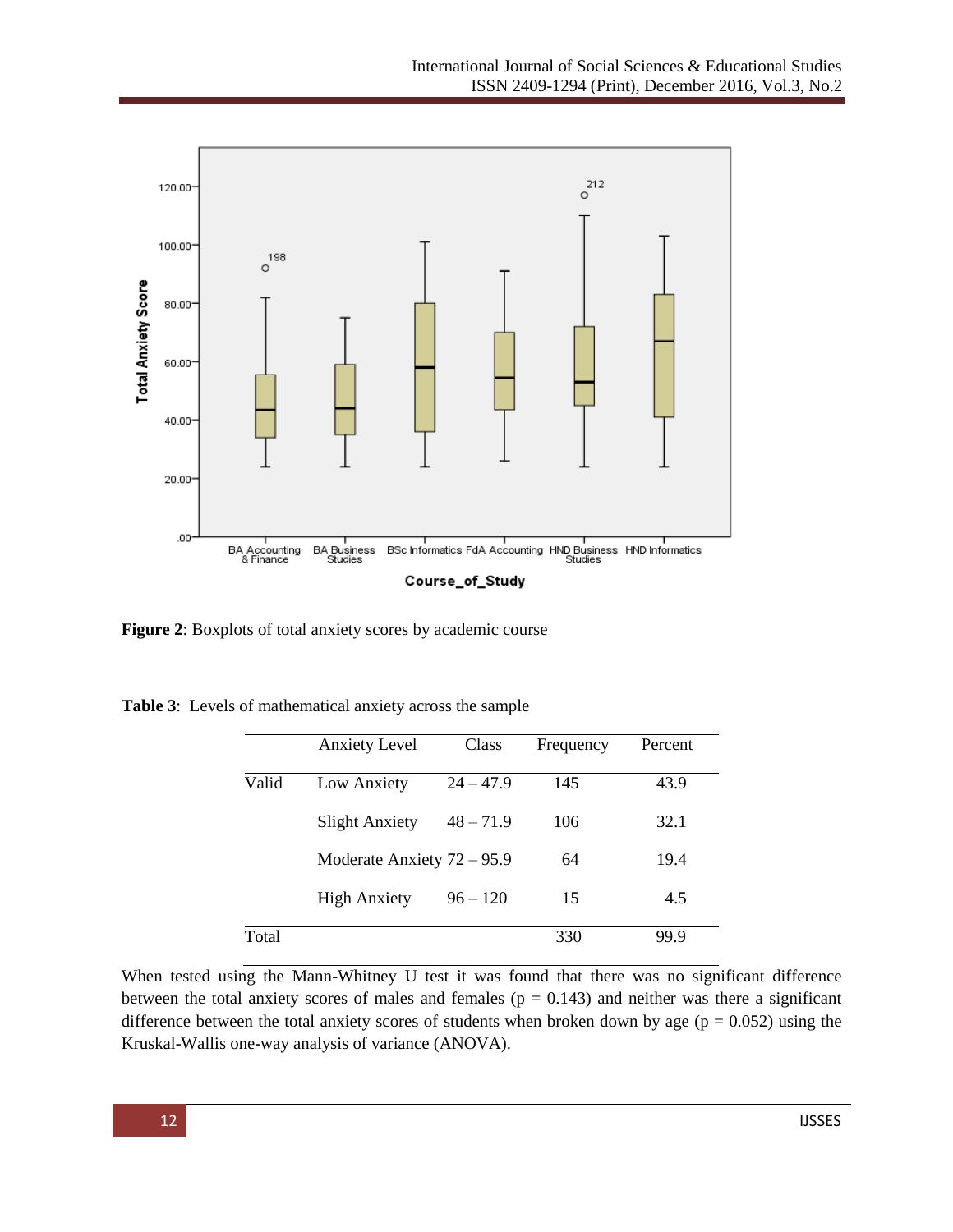The respondents were then partitioned into those studying at degree level (BA Business Studies, BA Accounting and Finance and BSc Informatics) and those studying sub-degree courses (HND Business Studies, FdA Accounting and HND Informatics). Comparing the total anxiety scores for respondents within these two groups ( $n = 231$  and  $n = 98$  respectively) the Mann-Whitney U test returned a significant result ( $p = 0.000$ ) and it is clear from the box plot illustration in Figure 3 that the sub-degree level students were exhibiting higher median levels of anxiety than the degree level students with a greater variation in scores too.



**Figure 3:** Boxplot of total anxiety scores by level of study

These results indicate that the sample may be treated as homogeneous as far as gender and age are concerned but that there is a need to further explore and understand the differences between the levels of anxiety exhibited by the differing study levels of students.

If we now consider only the sub-degree students, we find that there is no significant difference in the total anxiety scores of students across the three sub-degree courses ( $p = 0.523$ ) demonstrating that the higher levels of anxiety are exhibited by sub-degree students in all subject areas. Turning now to the degree students, we find that there is a significant difference between the three degree courses ( $p =$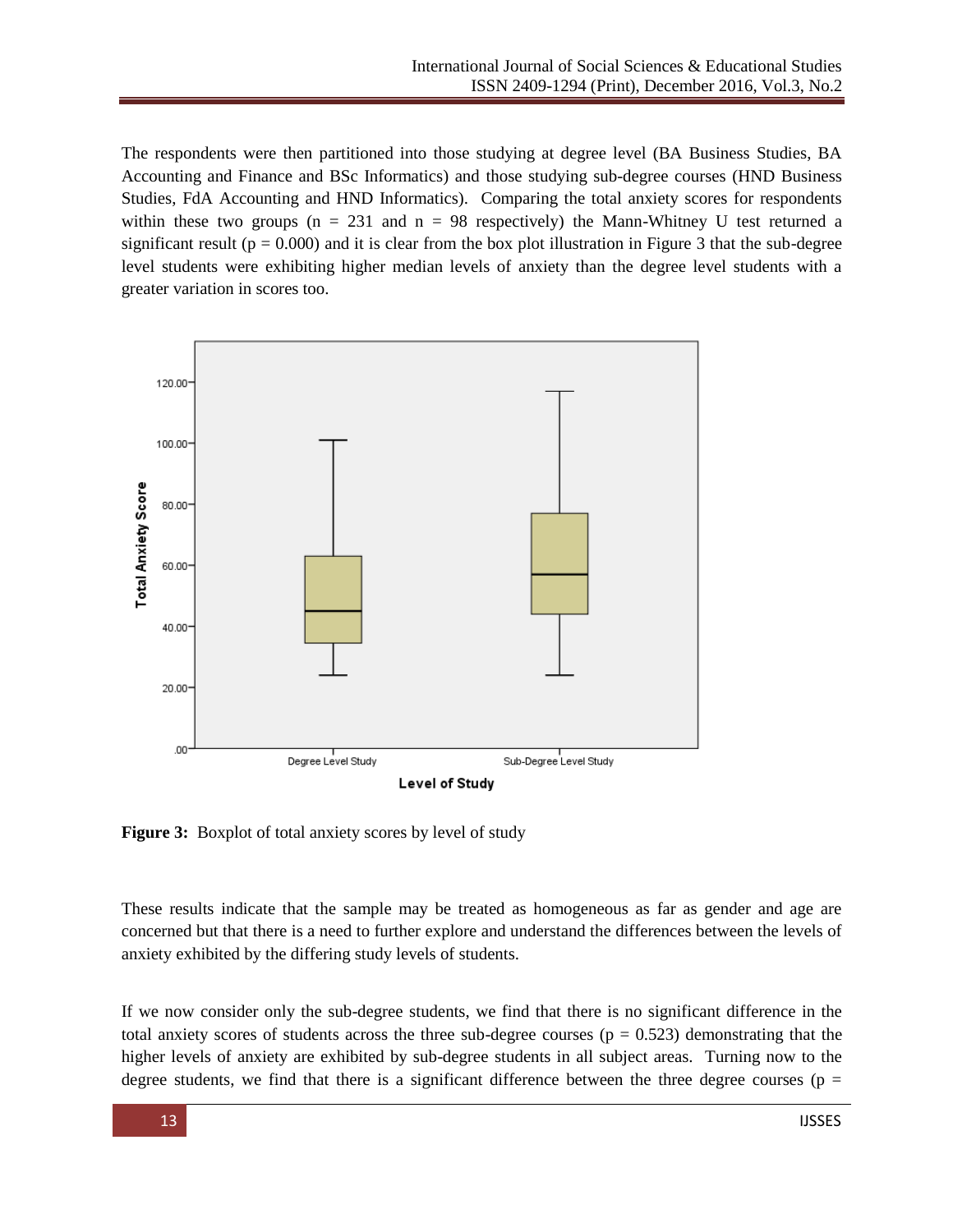0.008) with the BSc Informatics students showing higher levels of mathematical anxiety than either the Accounting and Finance students or the Business Studies students. Moreover for the Informatics students, there is no significant difference between their scores and those of all other sub-degree students  $(p = 0.369)$ . Thus we have two distinct groups of students in terms of mathematical anxiety. Those students who are taking degree level studies in Business Studies and Accounting and Finance (generally low mathematical anxiety), and students who are taking sub-degree level courses together with the Informatics degree level students (generally high mathematical anxiety).

Table 4 shows all 24 RMARS statements and the average (arithmetic mean) anxiety score for each statement for these two groups of students. Two things are immediately apparent. First is that the average score for every single statement is higher for the high mathematical anxiety students than for the low mathematical anxiety students so that the high mathematical anxiety students are indicating raised level of mathematical anxiety across every statement on the RMARS questionnaire. Second, the top eight statements that indicate the most anxiety among the students are identical across the two groups with only a slight alteration in the ordering. Moreover these statements are all concerned with situations in which students have to demonstrate their mathematical knowledge either in an assessment situation or in solving or working on a problem.

At the other end of the scale, those statements which induce the least amounts of anxiety are mainly concerned with the more passive aspects of student learning. The exception here is that the activities of acquiring a mathematics book and looking through it (items 21 and 24) induce considerably more anxiety in the high mathematical anxiety group.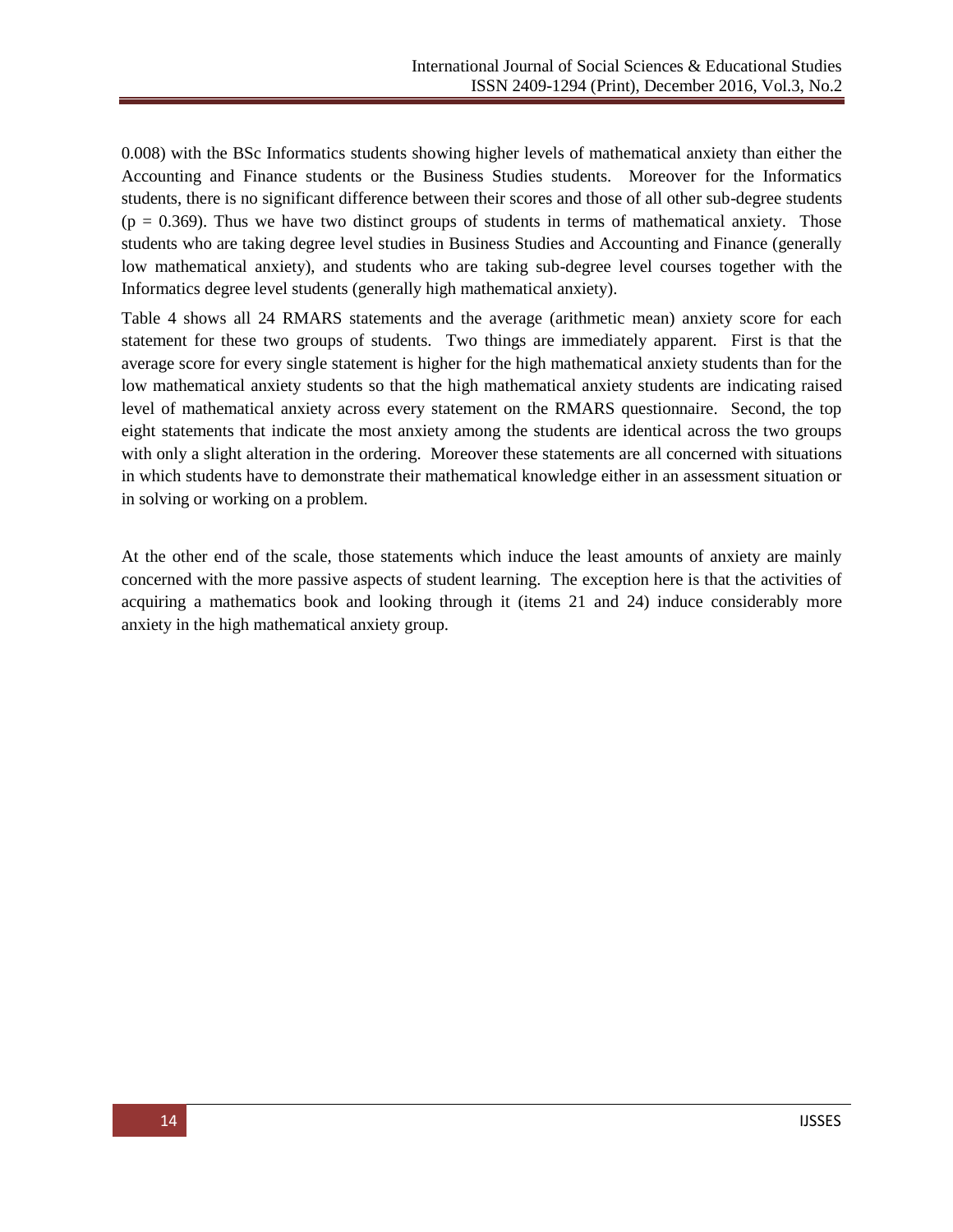|                                                                                                                                                                              | Low MA      |                |             | <b>High MA</b> |
|------------------------------------------------------------------------------------------------------------------------------------------------------------------------------|-------------|----------------|-------------|----------------|
| <b>RMARS</b> Statement                                                                                                                                                       | <b>Mean</b> | Rank           | <b>Mean</b> | Rank           |
| Being given a surprise test in a mathematics class                                                                                                                           | 2.82        | $\mathbf{1}$   | 3.25        | $\mathbf{1}$   |
| Waiting to get a mathematics test result in which you expected<br>to do well                                                                                                 | 2.73        | $\mathfrak{2}$ | 3.23        | $\overline{2}$ |
| Thinking about a mathematics test the day before                                                                                                                             | 2.65        | 3              | 3.12        | 3              |
| Being given a homework assignment of difficult problems to<br>be handed in at the lecture next week                                                                          | 2.45        | $\overline{4}$ | 2.88        | $\overline{4}$ |
| Being asked a mathematical question in class                                                                                                                                 | 2.28        | 5              | 2.71        | 5              |
| Taking a mathematics assessment test in a module                                                                                                                             | 2.25        | 6              | 2.68        | $\tau$         |
| Getting ready to revise for a test in mathematics                                                                                                                            | 2.07        | $\tau$         | 2.65        | 8              |
| Solving an algebraic equation yourself                                                                                                                                       | 2.03        | $8\,$          | 2.71        | 6              |
| Picking up a mathematics book to begin working on a<br>coursework                                                                                                            | 1.96        | 9              | 2.44        | 12             |
| Reading or interpreting graphs or charts                                                                                                                                     | 1.93        | 10             | 2.44        | 13             |
| Starting a new topic in the mathematics module                                                                                                                               | 1.92        | 11             | 2.41        | 14             |
| Working on an abstract mathematical problem such as "If $X =$<br>outstanding bills and $y =$ total income, calculate how much you<br>have left for recreational expenditure" | 1.91        | 12             | 2.65        | 9              |
| Walking into the university and thinking about the<br>mathematics module                                                                                                     | 1.84        | 13             | 2.35        | 18             |
| Seeing a mathematical formula in a general business lecture.                                                                                                                 | 1.73        | 14             | 2.49        | 10             |
| Looking through the pages of a mathematics book                                                                                                                              | 1.71        | 15             | 2.26        | 21             |
| Reading words associated with mathematics such as 'average'<br>or 'equation'                                                                                                 | 1.67        | 16             | 2.34        | 19             |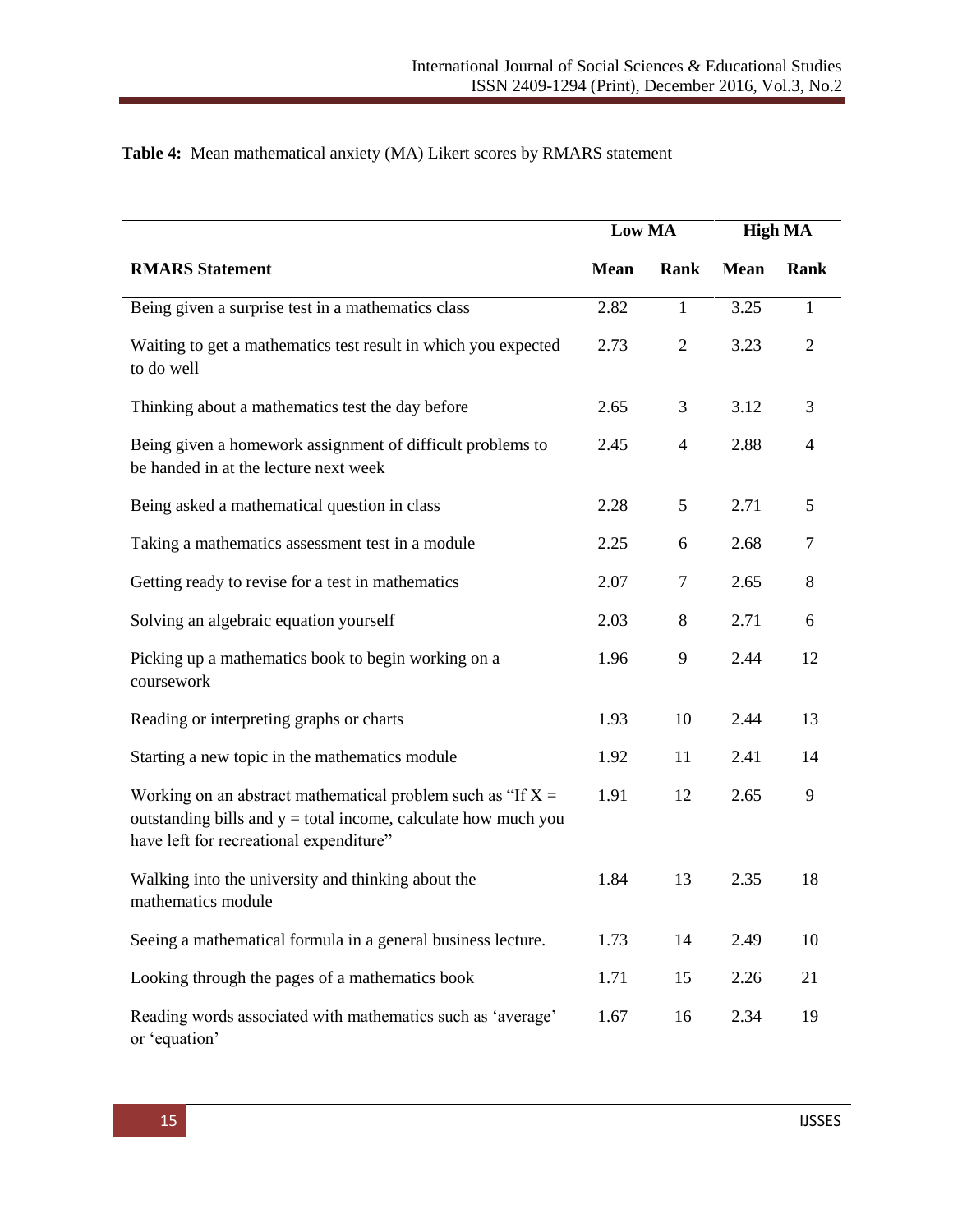| Listening to a lecture on mathematics                                   | 1.66 | 17 | 2.36 | 16 |
|-------------------------------------------------------------------------|------|----|------|----|
| Watching a teacher solve an equation using algebra on the<br>whiteboard | 1.64 | 18 | 2.45 | 11 |
| Being told how to solve an equation using algebra                       | 1.63 | 19 | 2.41 | 15 |
| Buying or borrowing a mathematics text book                             | 1.59 | 20 | 2.09 | 24 |
| Getting a course timetable and seeing a mathematics module<br>on it     | 1.58 | 21 | 2.36 | 17 |
| Listening to another student explain a mathematical formula             | 1.53 | 22 | 2.26 | 22 |
| Walking into a mathematics class                                        | 1.53 | 23 | 2.31 | 20 |
| Having to use a calculator or tables to solve a mathematics<br>problem  | 1.46 | 24 | 2.14 | 23 |

Finally, we applied EFA to these two groups of students to see whether there was any indication of different underlying structures within the patterns of anxiety exhibited through the RMARS responses. Taking the group of students taking the BA Business Studies or the BA Accounting and Finance the EFA produced the factor structure as described in Table 5. Then applying EFA to the remaining student group with the higher anxiety scores produced a factor structure as shown in Table 6.

**Table 5:** Factor loadings for low anxiety students

| <b>RMARS</b> Statement                                                                              |      | <b>Factor</b>       |      |                |  |
|-----------------------------------------------------------------------------------------------------|------|---------------------|------|----------------|--|
|                                                                                                     |      | $2 \qquad \qquad 3$ |      | $\overline{4}$ |  |
| Buying or borrowing a mathematics text book                                                         |      |                     |      | .689           |  |
| Being given a homework assignment of difficult problems to be handed<br>in at the lecture next week |      |                     |      | .601           |  |
| Thinking about a mathematics test the day before                                                    |      | .797                |      |                |  |
| Reading or interpreting graphs or charts                                                            |      |                     | .714 |                |  |
| Getting a course timetable and seeing a mathematics module on it                                    | .632 |                     |      |                |  |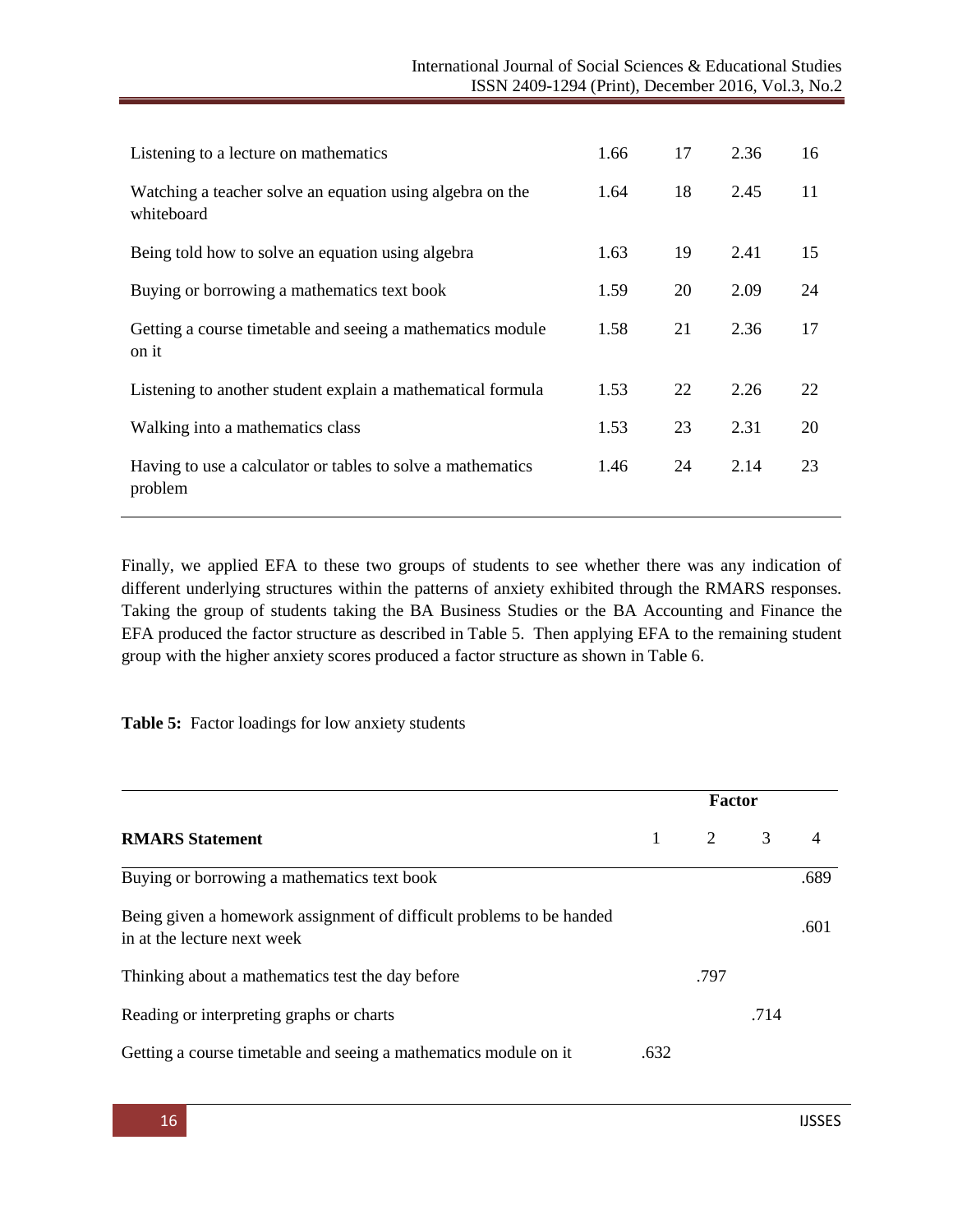| .671 |      |      |  |
|------|------|------|--|
| .793 |      |      |  |
| .631 |      |      |  |
| .660 |      |      |  |
|      | .618 |      |  |
|      |      | .703 |  |
|      |      | .738 |  |
|      | .730 |      |  |
|      | .647 |      |  |
|      | .799 |      |  |
| .654 |      |      |  |
|      |      | .639 |  |
|      |      | .691 |  |
|      |      |      |  |

# **Table 6**: Factor loadings for high anxiety students

|                                                                                                     |      | Factor                      |      |
|-----------------------------------------------------------------------------------------------------|------|-----------------------------|------|
| <b>RMARS</b> Statement                                                                              | 1    | $\mathcal{D}_{\mathcal{L}}$ | 3    |
| Buying or borrowing a mathematics text book                                                         |      |                             | .769 |
| Being given a homework assignment of difficult problems to be handed in at the<br>lecture next week |      |                             | .641 |
| Thinking about a mathematics test the day before                                                    |      | .702                        |      |
| Getting a course timetable and seeing a mathematics module on it                                    | .626 |                             |      |
| Listening to another student explain a mathematical formula                                         | .689 |                             |      |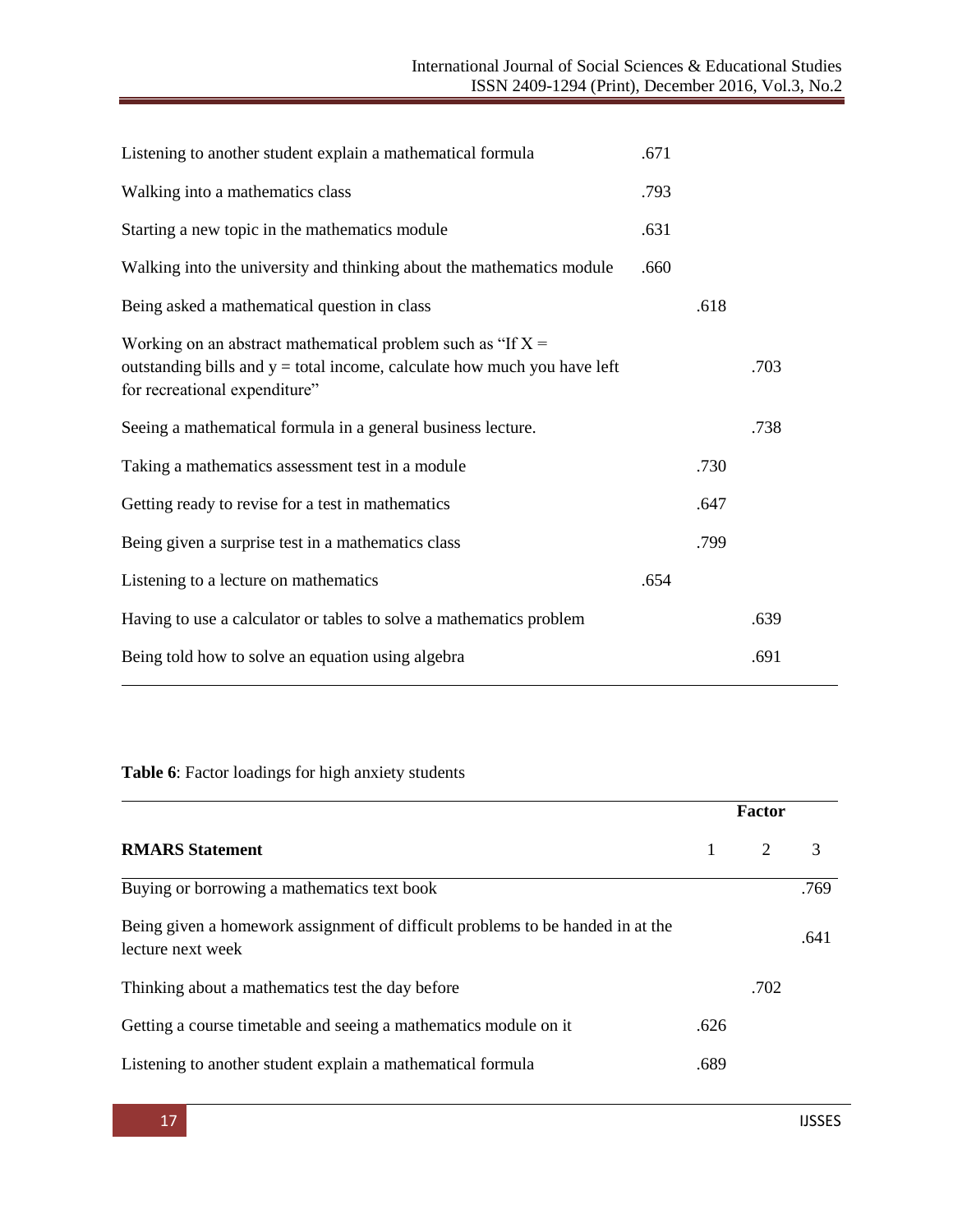| Walking into a mathematics class                                          | .789 |      |
|---------------------------------------------------------------------------|------|------|
| Looking through the pages of a mathematics book                           | .777 |      |
| Starting a new topic in the mathematics module                            | .800 |      |
| Walking into the university and thinking about the mathematics module     | .660 |      |
| Picking up a mathematics book to begin working on a coursework            | .730 |      |
| Reading words associated with mathematics such as 'average' or 'equation' | .644 |      |
| Taking a mathematics assessment test in a module                          |      | .750 |
| Getting ready to revise for a test in mathematics                         |      | .625 |
| Being given a surprise test in a mathematics class                        |      | .840 |
| Listening to a lecture on mathematics                                     | .693 |      |
| Having to use a calculator or tables to solve a mathematics problem       | .742 |      |
| Being told how to solve an equation using algebra                         | .765 |      |

#### **6. Discussion of Results**

We now discuss these empirical findings in the context of the research questions set out earlier.

## *What is the extent of mathematical anxiety among new students taking courses in a university Business School which involve the study of quantitative subjects?*

The research has demonstrated that mathematical anxiety is present to varying degrees across the range of students included in the sample. More specifically, nearly a quarter of the students are moderately or highly anxious about mathematics as measured by the RMARS questionnaire. This is supportive of other estimates of the extent of mathematical anxiety which suggest that roughly 20% of the population are highly maths anxious individuals (Eden, Heine, & Jacobs, 2013). On average, though, the median score in our study for total anxiety was 50 which indicates that the average student might be considered only slightly anxious about mathematics.

Generally speaking, the situations that cause the most anxiety are those in which the student is 'put on the spot' in terms of having to display their knowledge. This could be either through being asked a question in the classroom, by having to take a test of some type, or just by working on a problem in, say, algebra. The fact that mathematics assessment causes anxiety is not surprising since students are always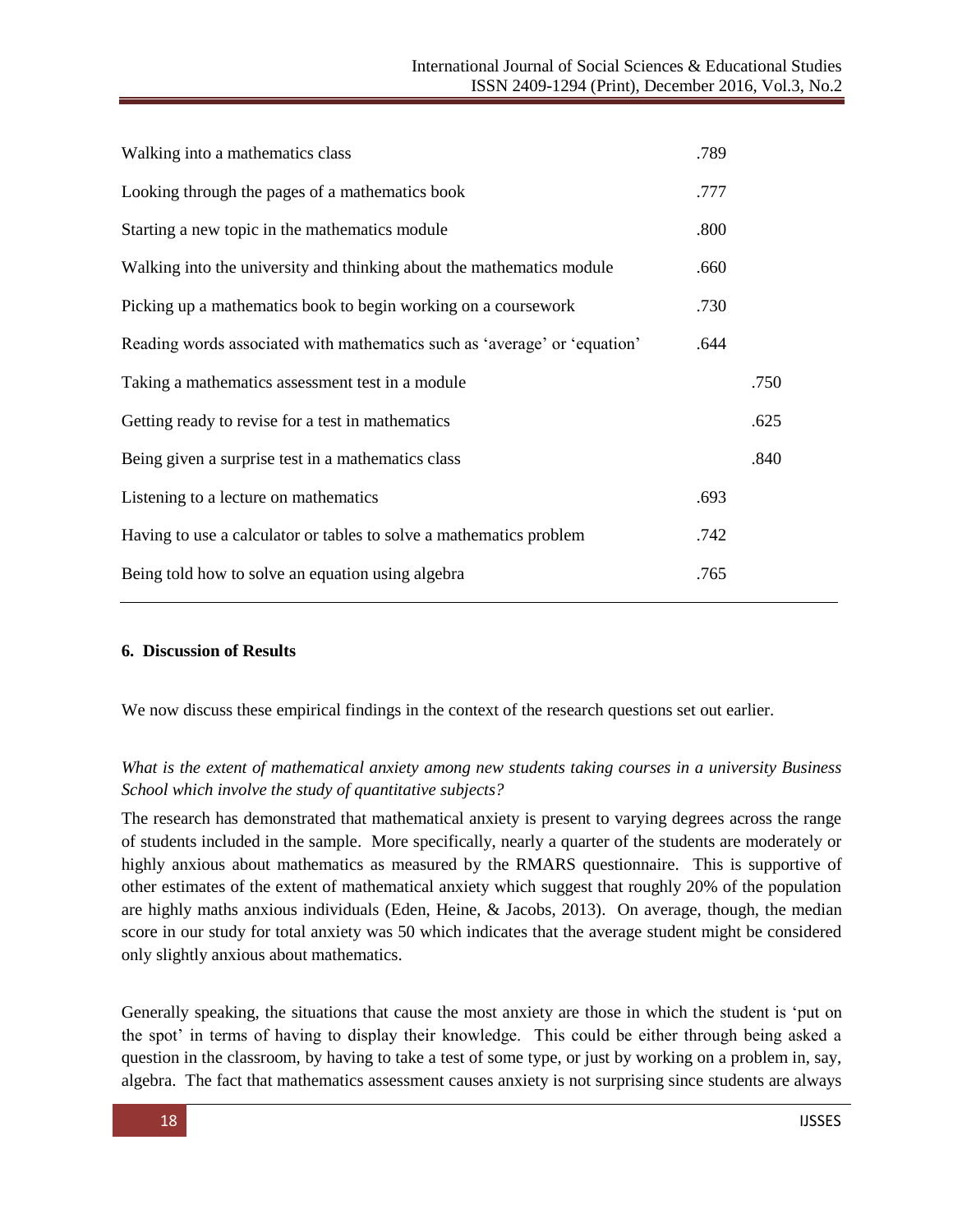aware of the importance of summative assessments in any subject and test anxiety is also a recognised phenomenon (Sapp, 2013; Sparfeldt, Rost, Baumeister, & Christ, 2012). In fact it can be difficult to know with questionnaires such as RMARS the extent to which we are measuring mathematical anxiety or just more general test anxiety (Kazelskis, et al., 2000). Either way, however, this anxiety needs to be addressed in learning, teaching and assessment methods whatever its source.

# *Is there any statistically significant effect on mathematical anxiety attributable to age, gender, subject area of study or level of study?*

We found no significant difference in anxiety levels attributable to gender or age. The evidence from other published studies is somewhat mixed in relation to these characteristics with some studies reporting gender and age differences and others reporting none. A recent study provides an excellent summary of this conflicting evidence relating to gender (Devine, Fawcett, Szucs, & Dowker, 2012) while the influence of age is a little more complex. Some studies have shown a statistically significant influence of age on mathematical anxiety (Mutodi & Ngirande, 2014) but this is often interrelated with level of study for example in studies of school age children. All students in this research were at the same level of study (i.e. UK university entrance at level 4) and the age of the students had no significant effect.

The research did show, however, that students taking the BA Accounting and Finance and the BA Business Studies had significantly lower levels of mathematical anxiety than those taking BSc Informatics and the sub-degree courses. Interestingly a previous study at another UK university found that first year business students exhibited significantly higher levels of mathematical anxiety than those taking an accountancy course (Joyce, Hassall, Montano, & Anes, 2006) and they were able to show that educational background was an influencing factor in this regard. Our research, however, has shown no significant difference in mathematical anxiety between Business Studies and Accounting students ( $p =$ 0.623).

A surprising result from our research is that the students taking BSc Informatics had significantly higher levels of mathematical anxiety than the students taking the BA Business Studies and the BA Accounting and Finance. There has been little research to date on direct comparisons between mathematical anxiety experienced by students in differing subject areas in the UK although one study of students undertaking STEM and non-STEM apprenticeships in the UK (Johnston-Wilder, Brindley, & Dent, 2014) did report findings that included the fact that non-STEM apprentices had significantly higher levels of mathematical anxiety than STEM apprentices. This directly contradicts the findings of our research. In explaining their findings Johnston-Wilder, Brindley, and Dent report that female apprentices tend to have higher levels of mathematical anxiety than males and will tend towards non-STEM apprenticeships. Also, non-STEM apprentices tend to have lower levels of mathematical achievement than those taking STEM apprenticeships. Both these factors would help to explain the increased mathematical anxiety recorded by non-STEM apprentices in their study.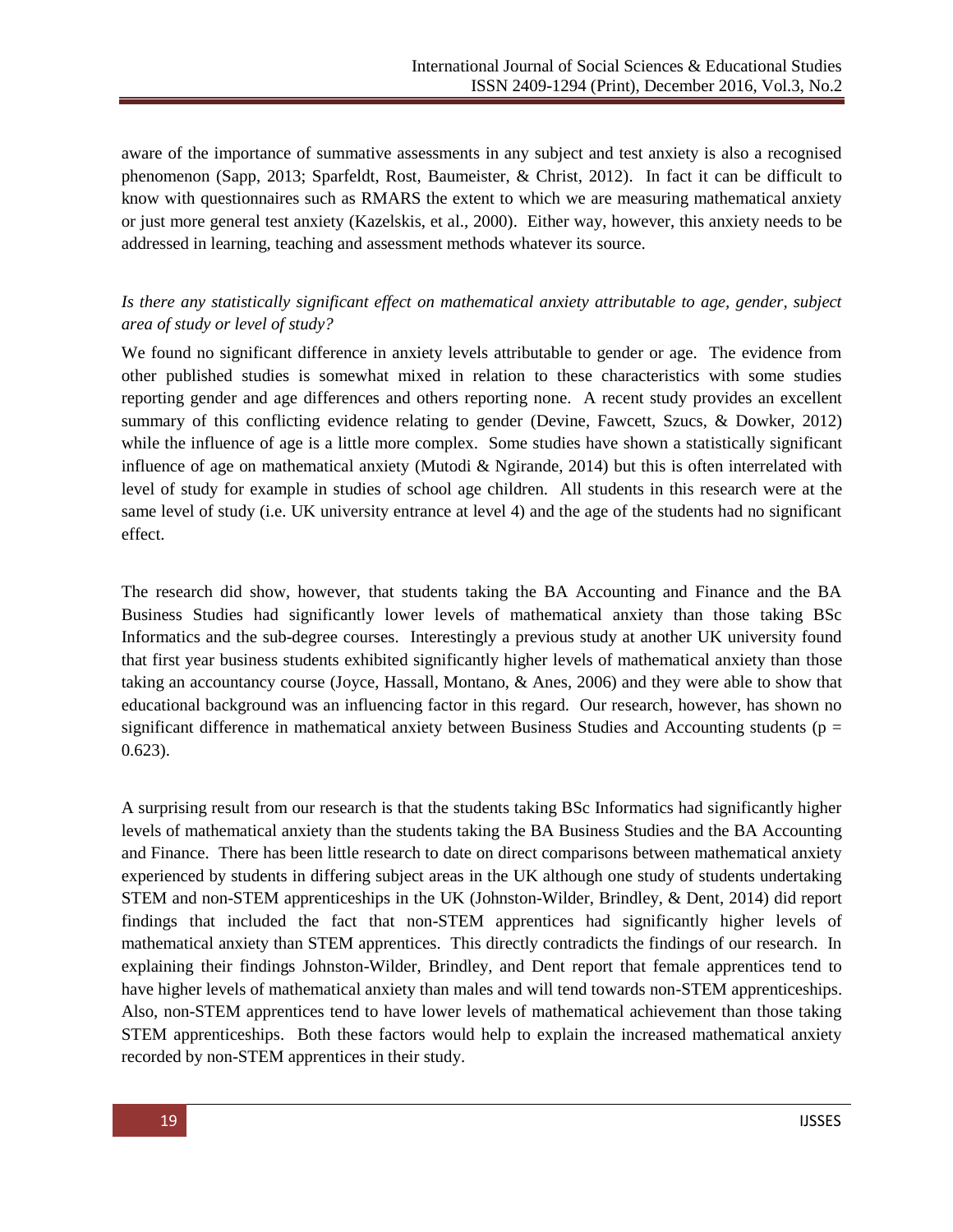In the current study we examined the entry qualifications of the students entering the six courses under study. Firstly we examined the entry tariff recorded for the students and for the three degree courses we carried out a one-way ANOVA which produced a significant result ( $p = 0.010$ ). Subsequent contrast tests confirmed that when the BSc Informatics tariffs are compared with the BSc Business Studies and the BA Accounting and Finance combined there is a significant difference in entry tariffs ( $p = 0.003$ ) with the average entry tariff for the BSc Informatics students lower than for either of the other two degree courses. Furthermore, taking the BSc Informatics course and the three sub-degree courses we found, again applying a one-way ANOVA, no significant difference between the average entry tariff for each course ( $p = 0.095$ ). Thus we find that the average entry tariff groups the courses in much the same way as the mathematical anxiety scores have done.

It was no surprise to report that students taking sub-degree courses showed higher levels of mathematical anxiety than students taking degree courses. Students on sub-degree courses tend to have weaker academic qualifications (as demonstrated by the entry tariff data) and this would include weaker qualifications in mathematics. The consequence though is that we perhaps need to work with these students in a rather different way so that we can perhaps address the vulnerability of these students to negative experiences brought about by their raised levels of mathematical anxiety.

## *Are there any specific and identifiable differences in responses where a significant difference in total anxiety was found between student groupings?*

Comparing Tables 5 and 6 there are differences in the way that the EFA has identified the explanatory factors. Taking Table 5 first, the three factors identified for the students with higher mathematical anxiety seem to have interpretations as follows:

- Factor 1: situations related to learning and teaching in mathematics. This includes both passive learning (listening to a lecture on mathematics) and active engagement (having to use a calculator or tables to solve a mathematics problem).
- Factor 2: situations related to being assessed in mathematics through a test process.
- Factor 3: working on mathematics problems outside the classroom using resources they have acquired.

These sources of anxiety then seem to have quite distinct origins and this can be helpful in trying to determine ways to reduce mathematical anxiety.

For the students in the lower anxiety group there is a larger number of factors that have been identified with some slightly different interpretations.

Factor 1: passive aspects of learning and teaching possibly involving intellectual non-engagement with mathematical topics.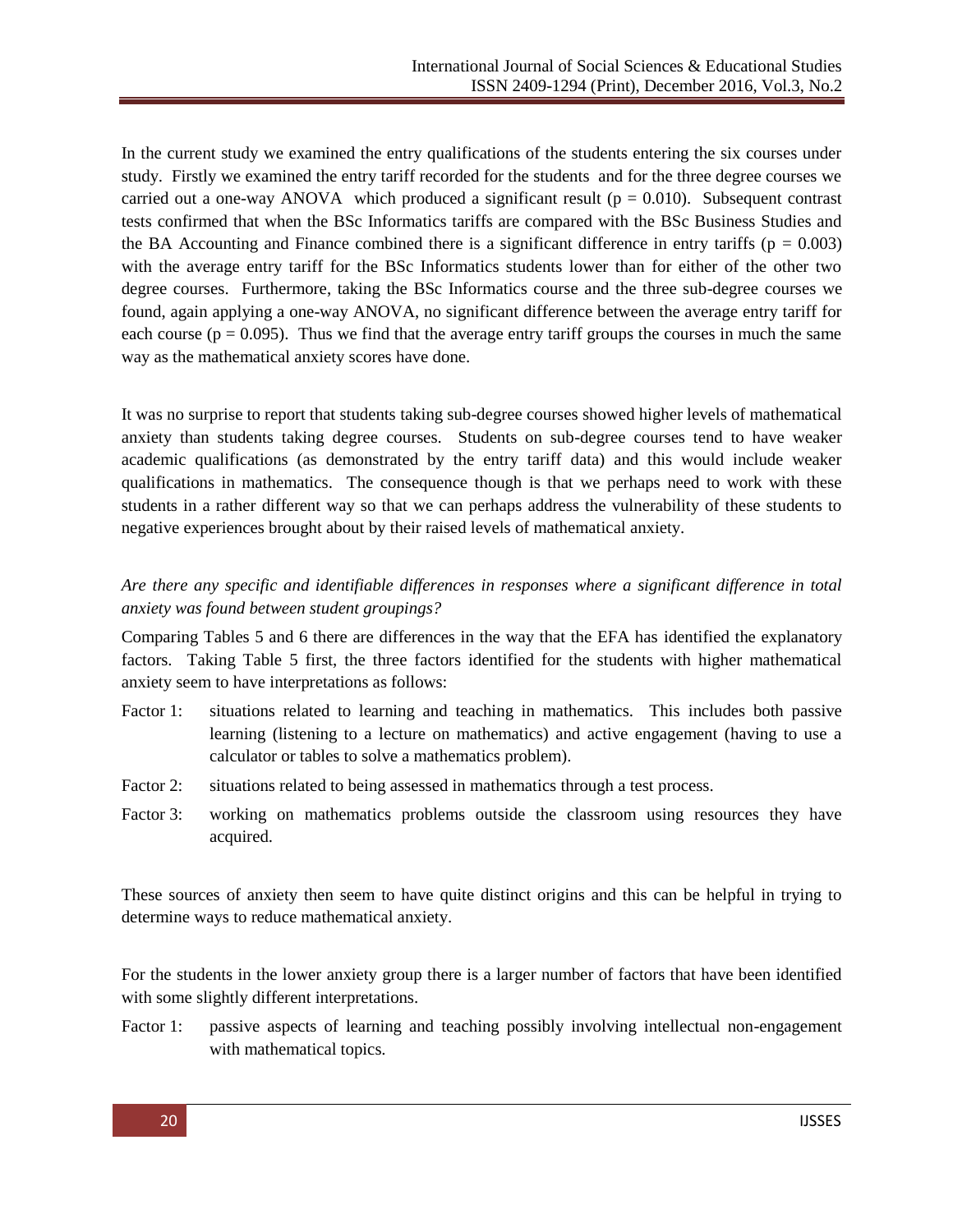- Factor 2: situations in which the student is required to demonstrate the extent of their mathematical knowledge either through assessment by test or being asked questions.
- Factor 3: engaging in learning through active participation in mathematical activities and thought processes.
- Factor 4: working on mathematics problems outside the classroom using resources they have acquired.

With these students we see a differentiation between the passive aspects of learning which may require no intellectual engagement with mathematics and active participation in which the student is required to use their knowledge and the risk of having to put their mathematical knowledge to the test seems to be a possible source of anxiety. As before, being formally tested in mathematics and having to work on homework problems also seem to induce mathematical anxiety.

## *What are the implications of the results in relation to mathematics teaching approaches for these students?*

This survey has generated a large volume of data which has been summarised above. We now draw the discussion to a conclusion and try to identify a small number of key lessons that can be gleaned from the data. While there has been research into the alleviation of anxiety through the use of general stress coping mechanisms (Park, Ramirez, & Beilock, 2014; Brunye, et al., 2013; Maloney & Beilock, 2012) we will confine ourselves here to discussion of the impacts these results have on learning, teaching and assessment processes. There are four general conclusions to be noted:

First, we have not observed any differences in mathematical anxiety related to gender or age so in these respects our student cohorts can be treated as homogeneous in terms of mathematics learning, teaching and assessment. However, on entry to the university nearly a quarter of students in the sample exhibited severe mathematical anxiety and so we need to examine how we can, as far as possible, develop a learning pathway for students that avoid some of the anxiety peaks associated with some types of learning and assessment activities.

Second, it seems clear that a primary trigger of mathematical anxiety is assessment, irrespective of whether it is summative assessment in the form of tests and quizzes, or formative assessment through in class questioning. Formative and summative assessments are core components of any taught module so we cannot simply eliminate the need for assessment, but we can perhaps look at it in a different way. Research seems to indicate that mathematical anxiety can, to a certain extent, be avoided through developing a teaching approach that emphasises mastery goals (Furner & Gonzalez-DeHass, 2011). In the authors' own words "In a mastery goal classroom, success is defined by improvement, value is placed on effort and the process of learning, satisfaction is gained from working hard and learning something new, and evaluation is private." (Furner & Gonzalez-DeHass, 2011, p. 236). This links well with the notion of encouraging a positive feedback process as mentioned in the hybrid anxiety theory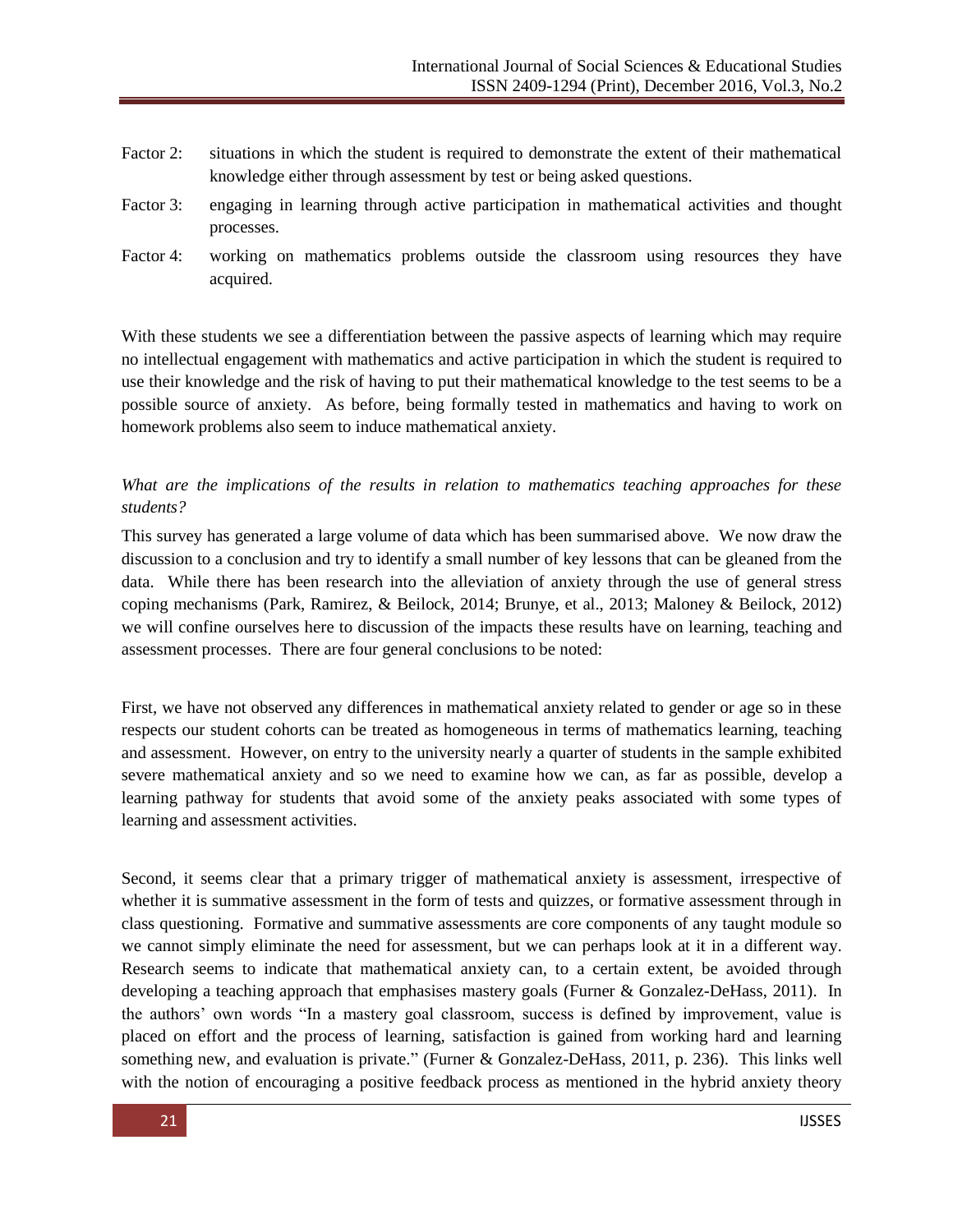described earlier. It is important that we counter any negative feedback mechanism linking engagement and performance by accentuating success and personal improvement in whichever way this can be demonstrated. Learning for the student becomes very much a personal process. However, reflecting on the way that mathematics is taught within the School of Business (on some modules) there is a quite different culture of 'bite sized' learning, with regular summative assessment (supposedly to encourage attendance and engagement) with an assumption that all students are at the same level at the start of the module. Clearly this pedagogy is not appropriate for those learners who exhibit mathematical anxiety since the regular summative assessments tend to push students towards a performance orientation which, for highly maths anxious students, could easily become performance avoidance (non-engagement, disruptive behaviour or just non-attendance).

Instead it is suggested that student evaluation should focus on the personal development of individual students so that feedback and evaluation is oriented towards a student's progress and development and that when assessment is required it could take alternative forms so that students have the opportunity to demonstrate their mastery of the subject in ways which suit their learning and thinking styles (Furner & Duffy, 2002).

Interestingly, this kind of flexibility in assessment strategy runs counter to the views of some students (Iannone & Simpson, 2015). In their study of UK undergraduate mathematics students, Iannone and Simpson found that students had a preference for traditional unseen written exams in mathematics as their preferred form of summative assessment since they viewed these as the best discriminator of ability and the fairest (i.e. no piggy-backing in group work, internet access in coursework or blind guessing in multiple choice tests).

Thirdly, the fact that mathematical work carried out away from the university (homework assignments) cause anxiety indicates that we need to think closely about how we support students when they are off site. Here there is the opportunity to help students to structure their mathematical learning away from the classroom in a way which is not anxiety inducing. This can involve the use of student groups which undertake forms of collaborative or cooperative learning as this has been shown to reduce mathematical anxiety (Lavasani & Khandan, 2011; Dogan, 2012) and support should be provided in the form of eresources and tutor support (perhaps via an online forum or the use of webinars) and web links and online lectures (Iossi, 2007).

Fourthly, active engagement with mathematics in the classroom increases mathematical anxiety in some students and so we need to look at how we structure classroom activities. Again, this suggests the use of mastery goals, the encouragement of 'risk taking' in the classroom together with the perception of the classroom as a safe environment in which it is ok to make mistakes (Finlayson, 2014), and of knowing the students and their capabilities and anxieties early in the academic year so that appropriate starting points for topics can be decided (Metje, Frank, & Croft, 2007) and anxiety issues addressed. In fact it is suggested that until a student with mathematical anxiety has confronted this anxiety it is not easy for that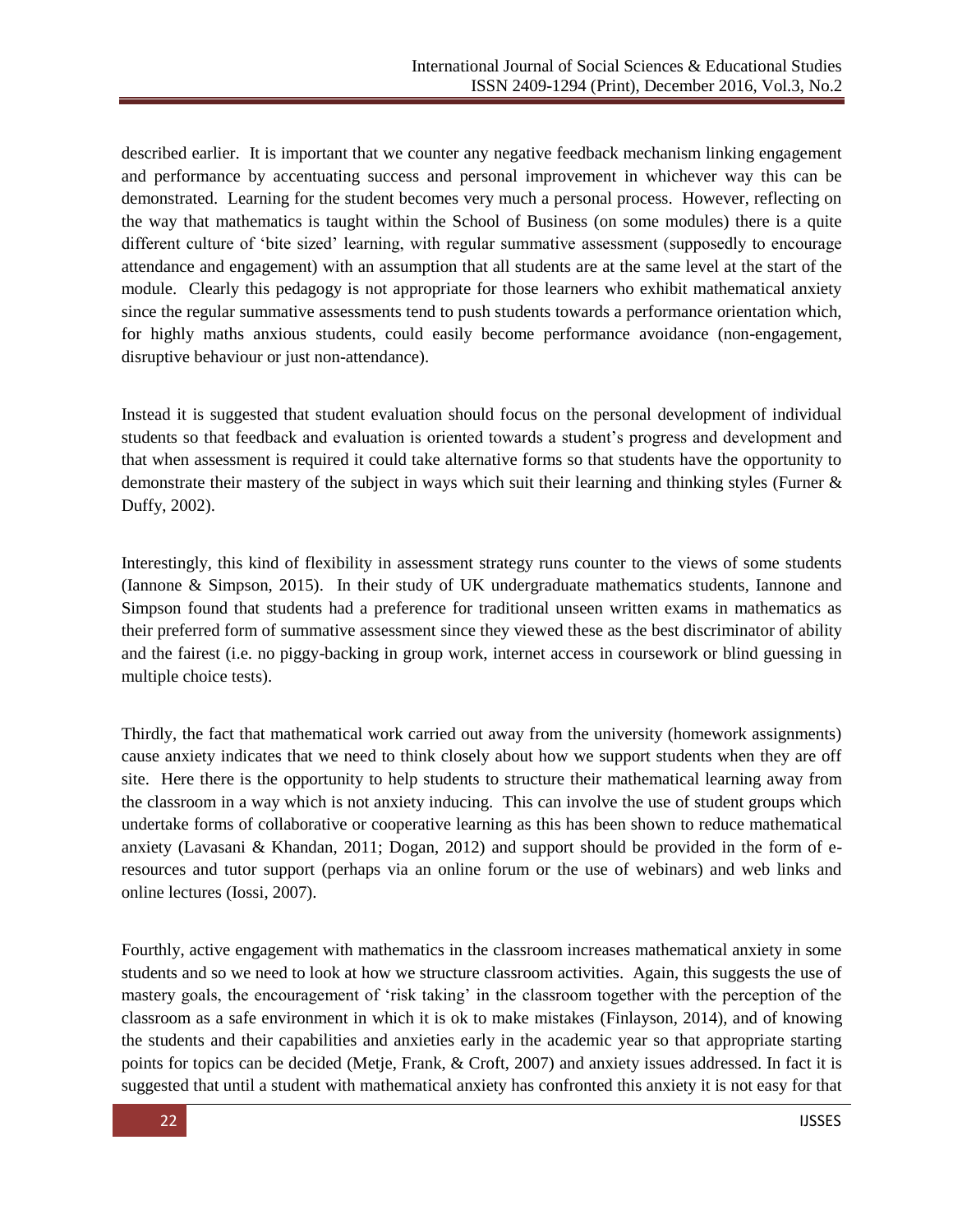person to overcome the fear (Furner & Gonzalez-DeHass, 2011). Thus the use of RMARS or other similar evaluation tools should be used to identify those students who are likely to be in that group of students with high levels of mathematical anxiety.

#### **7. Conclusion**

This study has highlighted the need to look again at the way mathematics is taught within the School of Business. The survey has highlighted the existence of a number of students with high levels of mathematical anxiety in a certain cluster of courses and the literature suggests how this can be tackled. The next stage of the research will be to review the approach taken for teaching and assessing mathematics for those students on courses with high levels of mathematical anxiety and then assess the impact of the new pedagogy.

#### **References**

- Ashcraft, M. (2002). Math anxiety: personal, educational and cognitive consequences. *Current Directions in Psychological Sciences, 11(5)*, 181-185.
- Brunye, T. T., Mahoney, C. R., Giles, G. E., Rapp, D. N., Taylor, H. A., & Kanarek, R. B. (2013). Learning to relax: evaluating four brief interventions for overcoming the negative emotions accompanying math anxiety. *Learning and Individual Differences, 27*, 1-7.
- Carey, E., Hill, F., Devine, A., & Szucs, D. (2016). The chicken or the egg? The direction of the relationship between mathematics anxiety and mathematics performance. *Frontiers in Psychology, 6*, Article 1987.
- Clark, C. E., & Schwartz, B. N. (1989). Accounting anxiety: An experiment to determine the effects of an intervention on anxiety levels and achievement of introductory accounting students. *Journal of Accounting Education, 7*, 149-169.
- Devine, A., Fawcett, K., Szucs, D., & Dowker, A. (2012). Gender differences in mathematics anxiety and the relation to mathematics performance while controlling for test anxiety. *Behavioral and Brain Functions, 8(1)*, 1.
- Dogan, H. (2012). Emotion, confidence, perception and expectation case of mathematics. *International Journal of Science and Mathematics Education, 10*, 49-69.
- Eden, C., Heine, A., & Jacobs, A. (2013). Mathematics anxiety and its development in the course of formal schooling - a review. *Psychology, 4(6)*, 27-35.
- Finlayson, M. (2014). Addressing math anxiety in the classroom. *Improving Schools, 17(1)*, 99-115.
- Foundation, T. E. (2015). *Making maths and English work for all. The review of what employers and learners need from the maths and English qualifications taken by young people and adults.* UK: The Education and Training Foundation.
- Fullerton, J. A., & Umphrey, D. (2002). Statistics anxiety and math aversion among advertising students. *Journal of Advertising Education, 6(2)*, 20-28.
- Furner, J. M., & Duffy, M. L. (2002). Equity for all students in the new millenium: Disabling math anxiety. *Intervention in School and Clinic, 38(2)*, 67-74.
- Furner, J. M., & Gonzalez-DeHass, A. (2011). How do students' mastery and performance goals relate to math anxiety? *Eurasia Journal of Mathematics, Science & Technology Education, 7(4)*, 167-182.
- Higgins, J. (2011). *Mathematical needs - summary.* UK: Advisory Committee on Mathematics Education.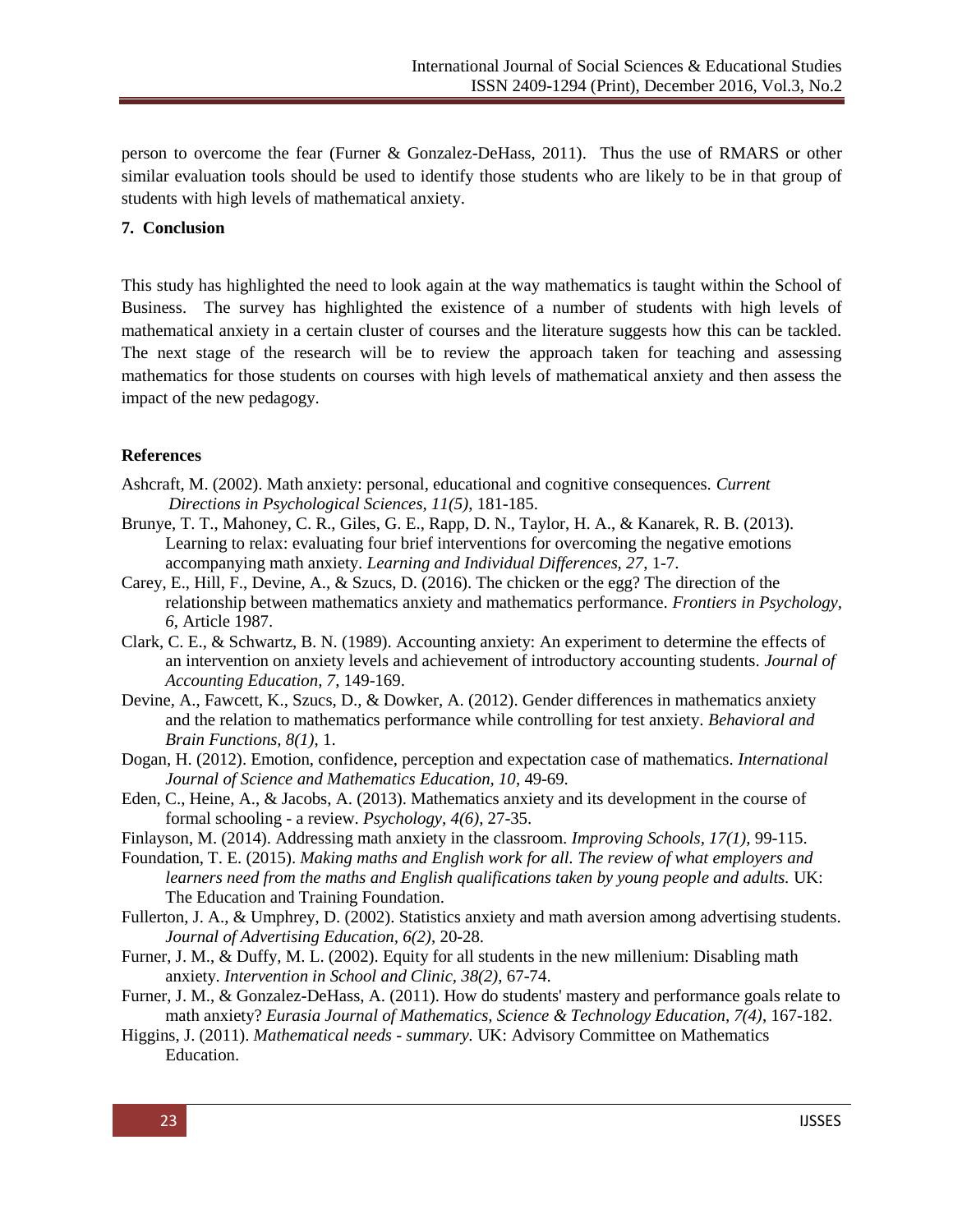- Iannone, P., & Simpson, A. (2015). Students' preferences in undergraduate mathematics assessment. *Studies in Higher Education, 40(6)*, 1046-1067.
- Iossi, L. (2007). Strategies for reducing math anxiety in post-secondary students. *Proceedings of the Sixth Annual College of Education Research Conference: Urban and International Education Section* (pp. 30-35). Miami: Florida International University.
- Jansen, B., Louwerse, J., Straatemeier, M., Van der Ven, S., Klinkenberg, S., & Van der Maas, H. (2013). The influence of experiencing success in math on math anxiety, perceived math competance, and math performance. *Learning and Individual Differences, 24*, 190-197.
- Johnston-Wilder, S., Brindley, J., & Dent, P. (2014). *A survey of mathematics anxiety and mathematical resilience among existing apprentices.* London: Gatsby Charitable Foundation.
- Joyce, J., Hassall, T., Montano, J., & Anes, J. (2006). Communication apprehension and maths anxiety as barriers to communication and numeracy skills development in accounting and business education. *Education Training, 48(6)*, 454-464.
- Kay, R., & Kletskin, I. (2012). Evaluating the use of problem-based video podcasts to teach mathematics in higher education. *Computers & Education, 58(2)*, 619-627.
- Kazelskis, R., Revves, C., Kersh, M. E., Bailey, G., Cole, K., Larmon, M., . . . Hollooday, D. C. (2000). Mathematics anxiety and test anxiety: Separate constructs? *The Journal of Experimental Education, 68(2)*, 137-146.
- Kuczera, M., Field, S., & Windisch, H. C. (2016). *Building skills for all: a review of England.* OECD.
- Lavasani, M. G., & Khandan, F. (2011). The effect of cooperative learning on mathematics anxiety and help seeking behaviour. *Procedia Social and Behavioural Sciences, 15*, 271-276.
- Ma, X. (1999). A meta-analysis of the relationship between anxiety towards mathematics and achievement in mathematics. *Journal for Research in Mathematics Education, 30*, 520-540.
- Mac an Bhaird, C., Morgan, T., & O'Shea, A. (2009). The impact of the mathematics support centre on the grades of first year students at the National University of Ireland Maynooth. *Teaching Mathematics and its Applications, 28(3)*, 117-122.
- Maloney, E., & Beilock, S. (2012). Math anxiety: who has it, why it develops, and how to guard against it. *Trends in Cognitive Sciences, 16(8)* , 404-406.
- McMullan, M., Jones, R., & Lea, S. (2012). Math anxiety, self-efficacy, and ability in British undergraduate nursing students. *Research in Nursing and Health, 35*, 178-186.
- Metje, N., Frank, H. L., & Croft, P. (2007). Can't do maths-understanding students' maths anxiety. *Teaching Mathematics and its Applications, 26(2)*, 79-88.
- Mutodi, P., & Ngirande, H. (2014). Exploring mathematics anxiety: mathematics students' experiences. *Mediterranean Journal of Social Sciences, 5(1)*, 283-294.
- Nunez-Pena, M. I., Suarez-Pellicioni, M., & Bono, R. (2013). Effects of math anxiety on student success in higher education. *International Journal of Education Research, 58*, 36-43.
- Park, D., Ramirez, G., & Beilock, S. (2014). The role of expressive writing in math anxiety. *Journal of Experimental Psychology: Applied, 20(2)*, 103-111.
- Pell, G., & Croft, A. (2008). Mathematics support support for all? *Teaching Mathematics and its Applications, 27(4)*, 167-173.
- Plake, B. S., & Parker, C. S. (1982). The development and validation of a revised version of the mathematics anxiety rating scale. *Educational and Psychological Measurement, 42*, 551-557.
- Sapp, M. (2013). *Test anxiety: Applied research, assessment, and treatment interventions.* University Press of America.
- Smith, A. (2004). *Making mathematics count. A report commissioned by the UK Government.* London: The Stationery Office Limited.
- Sparfeldt, J. R., Rost, D. H., Baumeister, U. M., & Christ, O. (2012). Test anxiety in written and oral examinations. *Learning and Individual Differences, 24*, 198-203.